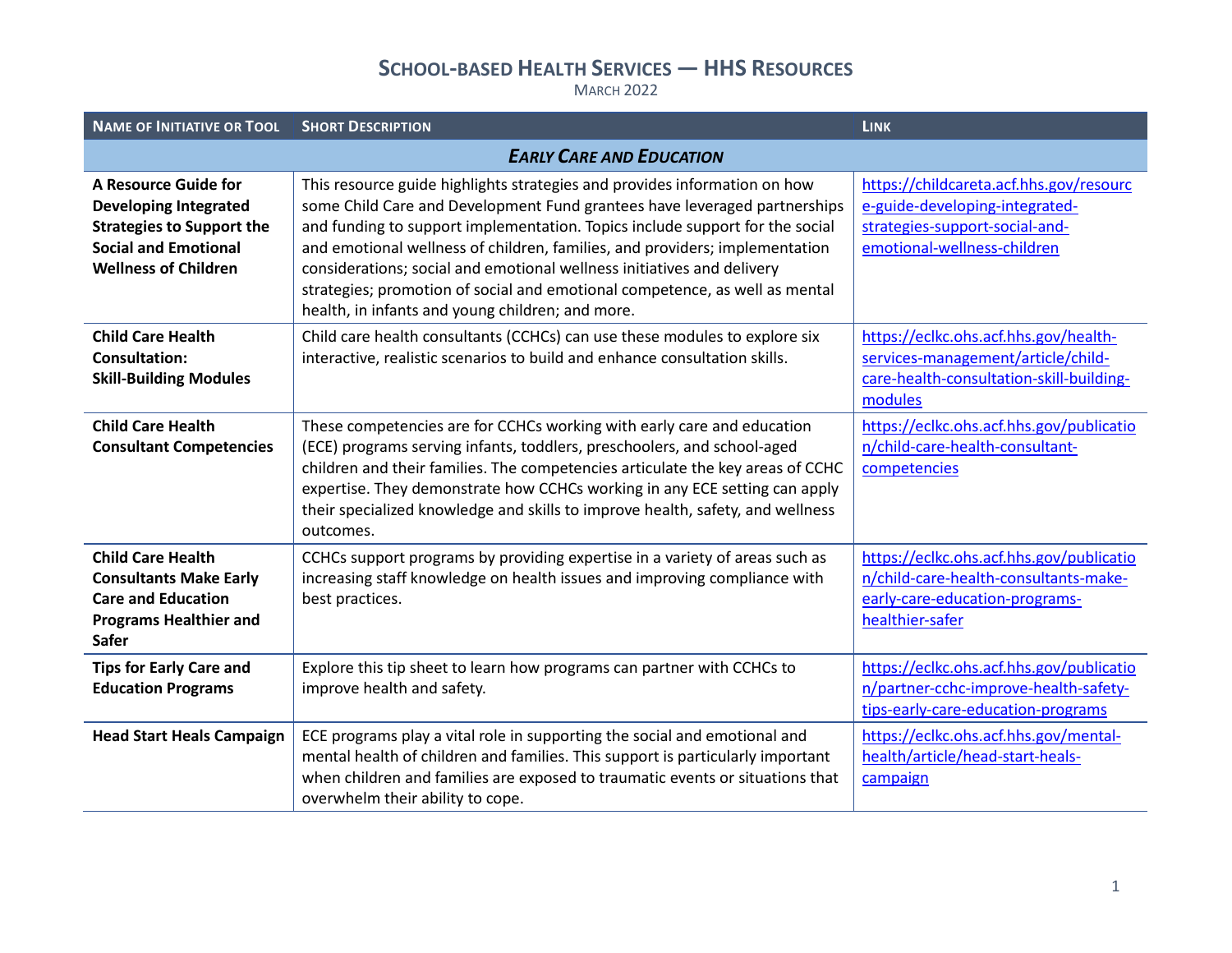| <b>NAME OF INITIATIVE OR TOOL</b>                                                                                                                                                                                     | <b>SHORT DESCRIPTION</b>                                                                                                                                                                                                                                                                                                                                                                                                                        | <b>LINK</b>                                                                                                                      |
|-----------------------------------------------------------------------------------------------------------------------------------------------------------------------------------------------------------------------|-------------------------------------------------------------------------------------------------------------------------------------------------------------------------------------------------------------------------------------------------------------------------------------------------------------------------------------------------------------------------------------------------------------------------------------------------|----------------------------------------------------------------------------------------------------------------------------------|
| <b>Braiding Federal Funding</b><br>to Expand Access to<br><b>Quality Early Care and</b><br><b>Education and Early</b><br><b>Childhood Supports and</b><br><b>Services: A Tool for States</b><br>and Local Communities | This tool assists states and local communities in braiding, blending, or layering<br>multiple federal funding streams (for example, Head Start and the Child Care<br>and Development Fund) to increase the supply of quality early care and<br>education and increase access to comprehensive early childhood and family<br>support services within a coordinated, comprehensive early childhood system.                                        | https://aspe.hhs.gov/sites/default/files<br>/2021-08/EC_Braiding_Toolkit.pdf                                                     |
| <b>Policy in Action:</b><br><b>Universal Pre-K</b>                                                                                                                                                                    | Communities with high-quality universal pre-K are taking steps to provide<br>stability and educational enrichment to children and their families. The<br>examples from Florida and Oklahoma illustrate key implementation strategies<br>these communities have used to create and improve universal pre-k<br>programs.                                                                                                                          | VetoViolence   Resources for violence<br>prevention (cdc.gov)                                                                    |
| "Learn the Signs. Act<br><b>Early." Resources for Early</b><br><b>Care and Education</b>                                                                                                                              | "Learn the Signs. Act Early." has free research-based, parent-friendly resources<br>on child development for early care and education providers to help boost<br>family engagement and identify developmental concerns early. An online<br>training also supports professional development (Watch Me! Celebrating<br>Milestones and Sharing Concerns)                                                                                           | https://www.cdc.gov/ncbddd/actearly/<br>Information-for-Early-Childhood-<br><b>Educators.html</b><br>www.cdc.gov/WatchMeTraining |
| <b>CDC's Early Care and</b><br><b>Education Web Portal</b>                                                                                                                                                            | This online portal is an access point to the latest early childhood resources<br>from the CDC. It includes links to tools and resources to help implement many<br>early childhood health and safety standards included in Caring for Our<br>Children: National Health and Safety Performance Standards and key federal<br>programs such the Head Start Performance Standards and Child Care<br>Development Fund Health and Safety Requirements. | www.cdc.gov/EarlyCare                                                                                                            |
| <b>Child Care Health</b><br><b>Consultation Webinar</b><br><b>Series</b>                                                                                                                                              | The Child Care Health Consultation Webinar Series offers CCHCs and others<br>who work in ECE settings a chance to learn new skills and refresh their<br>knowledge on key health and safety topics.                                                                                                                                                                                                                                              | https://eclkc.ohs.acf.hhs.gov/health-<br>services-management/article/child-<br>care-health-consultation-webinar-<br>series       |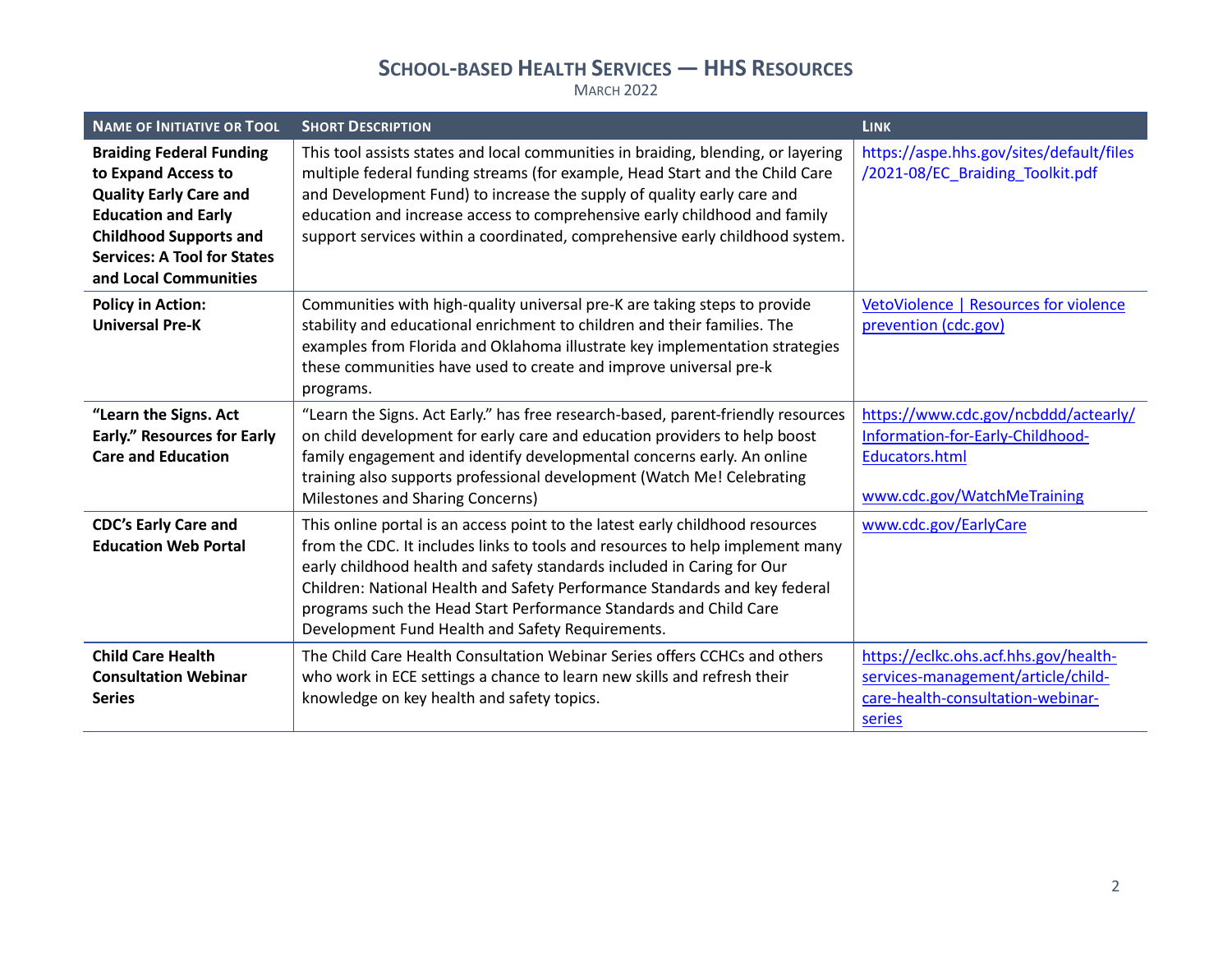| <b>NAME OF INITIATIVE OR TOOL</b>                                                                                                                                 | <b>SHORT DESCRIPTION</b>                                                                                                                                                                                                                                                                                                                                                                                                                                                                                                                                                                                                                                                                                                                                                       | <b>LINK</b>                                                                     |
|-------------------------------------------------------------------------------------------------------------------------------------------------------------------|--------------------------------------------------------------------------------------------------------------------------------------------------------------------------------------------------------------------------------------------------------------------------------------------------------------------------------------------------------------------------------------------------------------------------------------------------------------------------------------------------------------------------------------------------------------------------------------------------------------------------------------------------------------------------------------------------------------------------------------------------------------------------------|---------------------------------------------------------------------------------|
|                                                                                                                                                                   | <b>EMERGENCY RESPONSE</b>                                                                                                                                                                                                                                                                                                                                                                                                                                                                                                                                                                                                                                                                                                                                                      |                                                                                 |
| ED COVID-19 Handbook,<br>Volume 2: Roadmap to<br><b>Reopening Safely and</b><br><b>Meeting All Students'</b><br><b>Needs</b>                                      | The U.S. Department of Education's COVID Handbook Volume 2 focuses on<br>addressing the needs of students, including their social, emotional, academic,<br>and other needs.                                                                                                                                                                                                                                                                                                                                                                                                                                                                                                                                                                                                    | https://www2.ed.gov/documents/coro<br>navirus/reopening-2.pdf                   |
| <b>Public Health, Medical,</b><br>and Mental Health Annex                                                                                                         | Plan the courses of action that the school will implement to address<br>emergency medical (e.g., first aid), public health, and mental health<br>counseling issues. Schools should coordinate these efforts with the<br>appropriate emergency medical services, public health, mental health, law<br>enforcement, fire department, and emergency management representatives.                                                                                                                                                                                                                                                                                                                                                                                                   | https://rems.ed.gov/K12PHMandMHAn<br>nex.aspx                                   |
| <b>Recovery Annex</b>                                                                                                                                             | Plan how to recover from an emergency. The four most fundamental kinds of<br>recovery are academic recovery, physical recovery, fiscal recovery, and<br>psychological and emotional recovery.                                                                                                                                                                                                                                                                                                                                                                                                                                                                                                                                                                                  | https://rems.ed.gov/K12RecoveryAnne<br>x.aspx                                   |
| <b>Recovery Annex Resource</b><br>Guide                                                                                                                           | This resource guide shares helpful links to guidance and best practices on<br>general recovery resources; academics recovery; physical and structural<br>recovery; business functions recovery; and social, emotional, and behavioral<br>recovery.                                                                                                                                                                                                                                                                                                                                                                                                                                                                                                                             | https://rems.ed.gov/docs/Recovery An<br>nex Resource Guide 8-29-<br>17 508C.pdf |
| <b>Understanding the Role of</b><br><b>School Psychologists in</b><br><b>Supporting School Safety</b><br><b>Before, During, and After</b><br>an Emergency Webinar | During this Webinar, presenters provided an overview of the foundational<br>elements of the Guide for Developing High-Quality School Emergency<br>Operations Plans by six Federal agencies and discussed the importance of<br>including school psychologists in supporting the before, during, and after<br>aspects of an emergency. Presenters also discussed the roles school<br>psychologists play in the development of school EOPs, including functional<br>and threat- and hazard-specific annexes. Additionally, presenters highlighted<br>specific roles school psychologists can serve in as they support school safety,<br>security, emergency management, and preparedness, as well as actionable<br>tasks they can perform to help implement preparedness efforts. | https://rems.ed.gov/webinarDetail?id=<br>72                                     |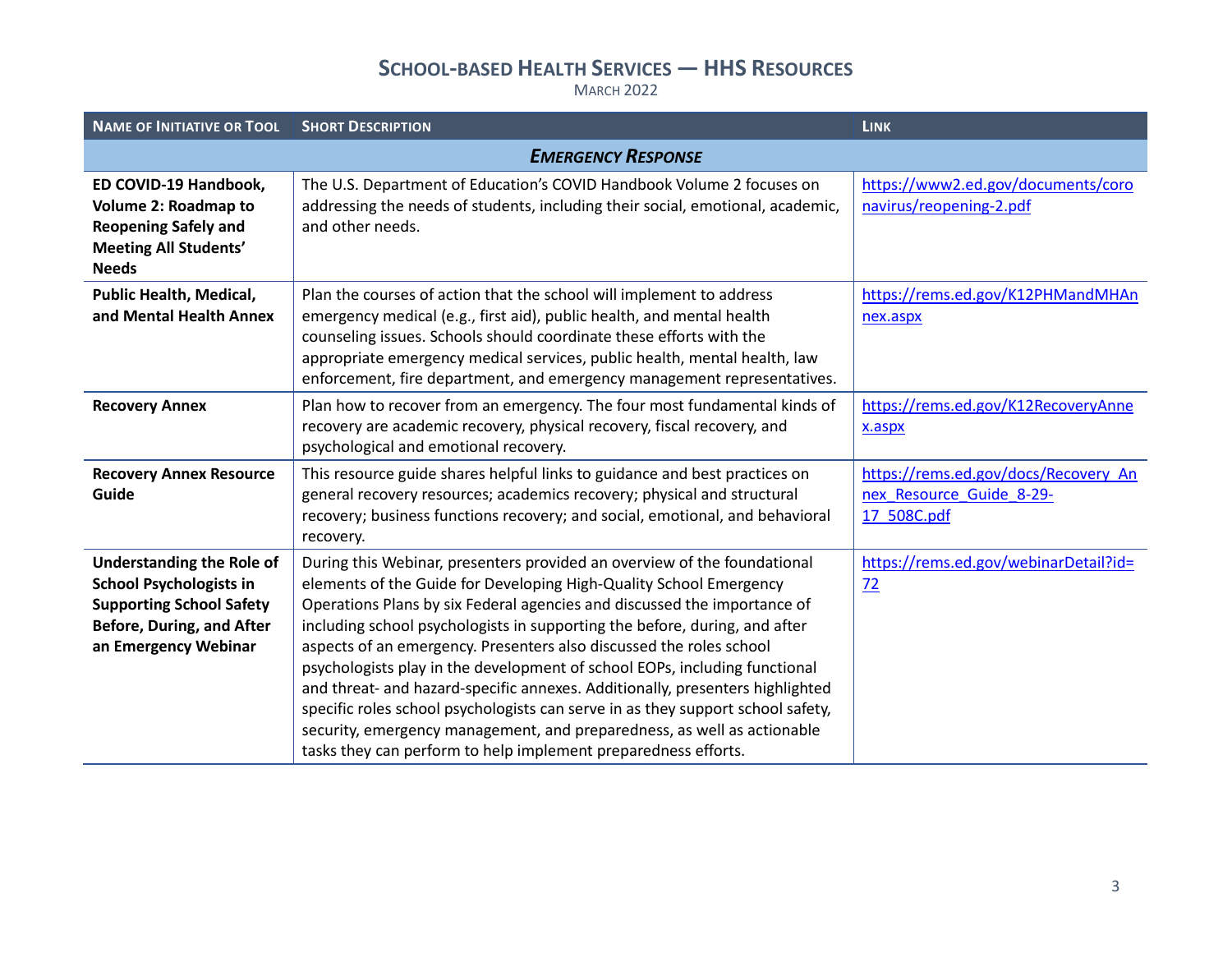| <b>NAME OF INITIATIVE OR TOOL</b>                                                                                                                                                | <b>SHORT DESCRIPTION</b>                                                                                                                                                                                                                                                                                                                                                                                                                                                                                                                                                                                                                                                                                                                            | <b>LINK</b>                                                                         |
|----------------------------------------------------------------------------------------------------------------------------------------------------------------------------------|-----------------------------------------------------------------------------------------------------------------------------------------------------------------------------------------------------------------------------------------------------------------------------------------------------------------------------------------------------------------------------------------------------------------------------------------------------------------------------------------------------------------------------------------------------------------------------------------------------------------------------------------------------------------------------------------------------------------------------------------------------|-------------------------------------------------------------------------------------|
| <b>Resources on</b><br><b>Understanding the Role of</b><br><b>School Psychologists in</b><br><b>Supporting School Safety</b><br><b>Before, During, and After</b><br>an Emergency | This resource list is a supplement to accompany the "Understanding the Role<br>of School Psychologists in Supporting School Safety Before, During, and After<br>an Emergency" Webinar. This supplement [provides a list of resources that<br>share best practices and guidance on psychological first aid, trauma-informed<br>care, threat assessment, reunification, recovery, and prevention of youth<br>suicide.                                                                                                                                                                                                                                                                                                                                 | https://rems.ed.gov/docs/Role_of_Sch<br>ool Psychologists Resources 508C.pdf        |
| <b>Trauma-Informed Care for</b><br><b>Schools Before, During,</b><br>and After Possible<br><b>Emergency Events Webinar</b>                                                       | In this Webinar, presenters provided an overview of trauma and<br>retraumatization, discussed manifestations of trauma in students, explored a<br>trauma-informed approach, and reviewed considerations for preparedness<br>planning and how schools can address trauma in their emergency operations<br>plans.                                                                                                                                                                                                                                                                                                                                                                                                                                     | https://rems.ed.gov/webinardetail?id=<br>$\overline{3}$                             |
| <b>Resources on Trauma-</b><br><b>Informed Care for Schools</b><br><b>Before, During, and After</b><br><b>Possible Emergency Events</b>                                          | This resource list is a supplement to accompany the "Trauma-Informed Care<br>for Schools Before, During, and After Possible Emergency Events" Webinar.<br>This supplement provides a list of resources that share guidance and best<br>practices on trauma; trauma-informed schools; educator resilience;<br>psychological first aid; and social, emotional, and behavioral recovery<br>planning.                                                                                                                                                                                                                                                                                                                                                   | https://rems.ed.gov/docs/Trauma-<br>Informed Care for Schools Resources<br>508C.pdf |
| <b>Resilience Strategies for</b><br><b>Educators: Techniques for</b><br><b>Self-Care and Peer Support</b><br>(RSE) Virtual Training by<br><b>Request</b>                         | Learn about resilience strategies following emergency events and how to<br>engage in and teach others about this critical topic. These resilience strategies<br>are aimed at helping educators and school staff increase their ability to work<br>more effectively with students impacted by stress, loss, and trauma brought<br>on by emergency events, such as community or family violence, and economic<br>hardship. Participants will leave the training with the knowledge and hands-<br>on skills needed to implement steps to prevent compassion fatigue. They will<br>also leave with a detailed action plan that includes specific steps and timelines<br>for implementation and application at the school district or school-site level. | https://rems.ed.gov/VirtualTBRs                                                     |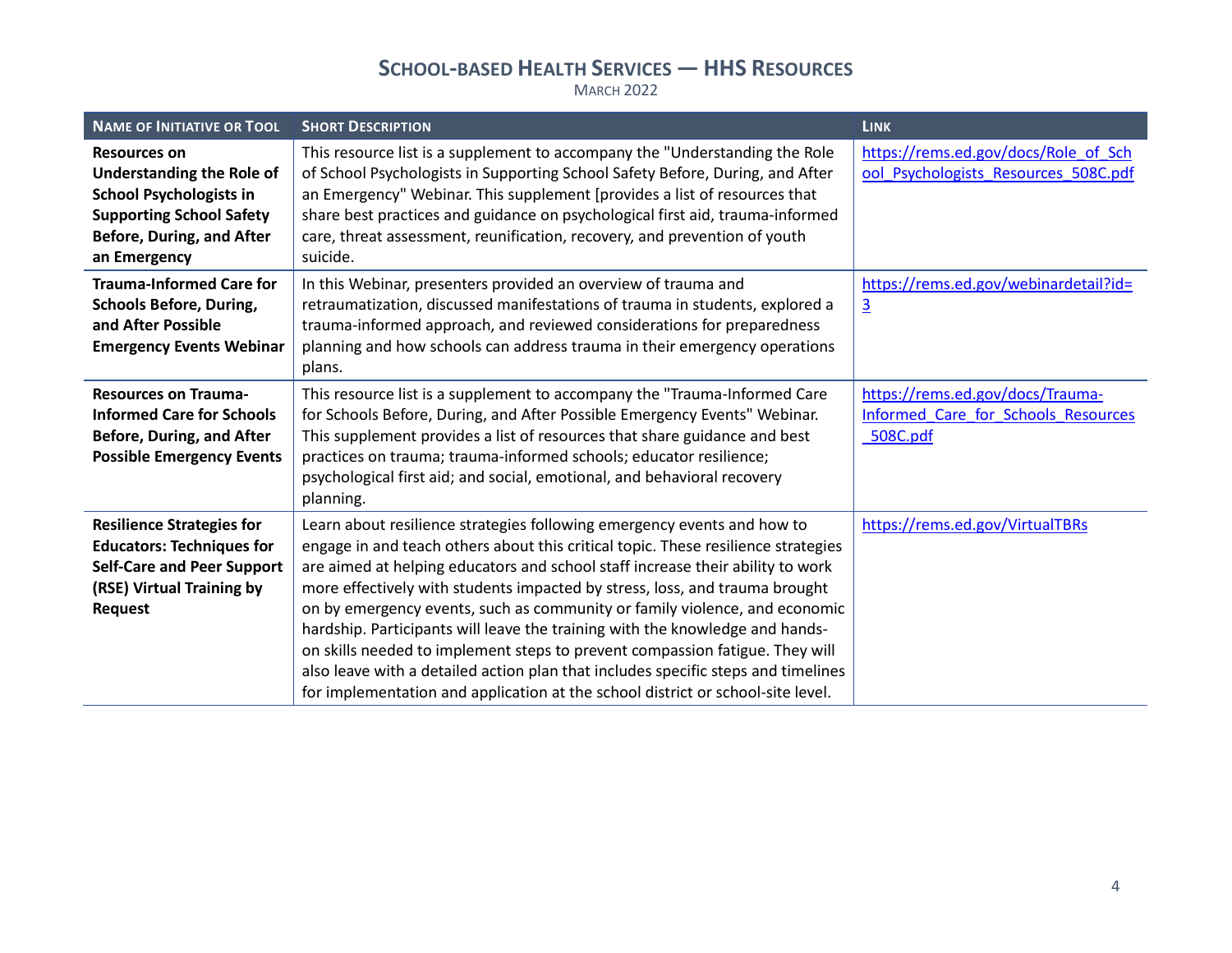| <b>NAME OF INITIATIVE OR TOOL</b>                                                                                                                                                                                                   | <b>SHORT DESCRIPTION</b>                                                                                                                                                                                                                                                                                                                                                                                                                                                                                                                                                                                                                                                                                                                            | <b>LINK</b>                                                                  |
|-------------------------------------------------------------------------------------------------------------------------------------------------------------------------------------------------------------------------------------|-----------------------------------------------------------------------------------------------------------------------------------------------------------------------------------------------------------------------------------------------------------------------------------------------------------------------------------------------------------------------------------------------------------------------------------------------------------------------------------------------------------------------------------------------------------------------------------------------------------------------------------------------------------------------------------------------------------------------------------------------------|------------------------------------------------------------------------------|
| <b>Resilience Strategies for</b><br><b>Educators: Techniques for</b><br><b>Self-Care and Peer Support</b><br>(RSE) Live Training by<br><b>Request</b>                                                                               | Learn about resilience strategies following emergency events and how to<br>engage in and teach others about this critical topic. These resilience strategies<br>are aimed at helping educators and school staff increase their ability to work<br>more effectively with students impacted by stress, loss, and trauma brought<br>on by emergency events, such as community or family violence, and economic<br>hardship. Participants will leave the training with the knowledge and hands-<br>on skills needed to implement steps to prevent compassion fatigue. They will<br>also leave with a detailed action plan that includes specific steps and timelines<br>for implementation and application at the school district or school-site level. | https://rems.ed.gov/TA_TrainingsByReq<br>uest.aspx                           |
| <b>Understanding the Role of</b><br><b>School Nurses in</b><br><b>Supporting School Safety</b><br><b>Before, During, and After</b><br>an Emergency Webinar                                                                          | This Webinar highlights and discusses the role school nurses have in<br>supporting overall school safety, security, emergency management, and<br>preparedness before, during, and after an emergency. Presenters provided an<br>overview of the foundational elements of the Guide for Developing High-<br>Quality School Emergency Operations Plans by six Federal agencies and<br>discussed the importance of including school nurses in supporting the before,<br>during, and after aspects of an emergency.                                                                                                                                                                                                                                     | https://rems.ed.gov/webinardetail?id=<br>70                                  |
| <b>Resources on</b><br><b>Understanding the Role of</b><br><b>School Nurses in</b><br><b>Supporting School Safety</b><br><b>Before, During, and After</b><br>an Emergency                                                           | This resource list is a supplement to the "Understanding the Role of School<br>Nurses in Supporting School Safety Before, During, and After an Emergency"<br>Webinar. The resource list provides links to guidance and best practices on<br>topics including collaborative planning; the role of school nurses; hazard<br>mitigation; evacuation; triage; health education; surveillance; infectious<br>diseases; opioid and drug-related emergencies; and the emergency operation<br>plan public health, medical, and mental health annex.                                                                                                                                                                                                         | https://rems.ed.gov/docs/Role_of_Sch<br>ool Nurses Resources 508C.pdf        |
| <b>Recovery Planning for</b><br><b>Schools and Institutions of</b><br><b>Higher Education in the</b><br><b>Immediate Aftermath of a</b><br><b>Significant or Federally</b><br><b>Declared Natural Disaster</b><br><b>Fact Sheet</b> | This fact sheet shares information to support schools and institutions of<br>higher education in collaborating, coordinating, and integrating resources<br>with the communities they serve following a disaster to help ensure that they<br>can efficiently access the available Federal, state, and local resources aimed at<br>the well-being of the school community and the community they serve as well<br>as restore education services following a disaster.                                                                                                                                                                                                                                                                                 | https://rems.ed.gov/docs/NDRFFederal<br>lyDeclaredDisasterFactSheet 508C.pdf |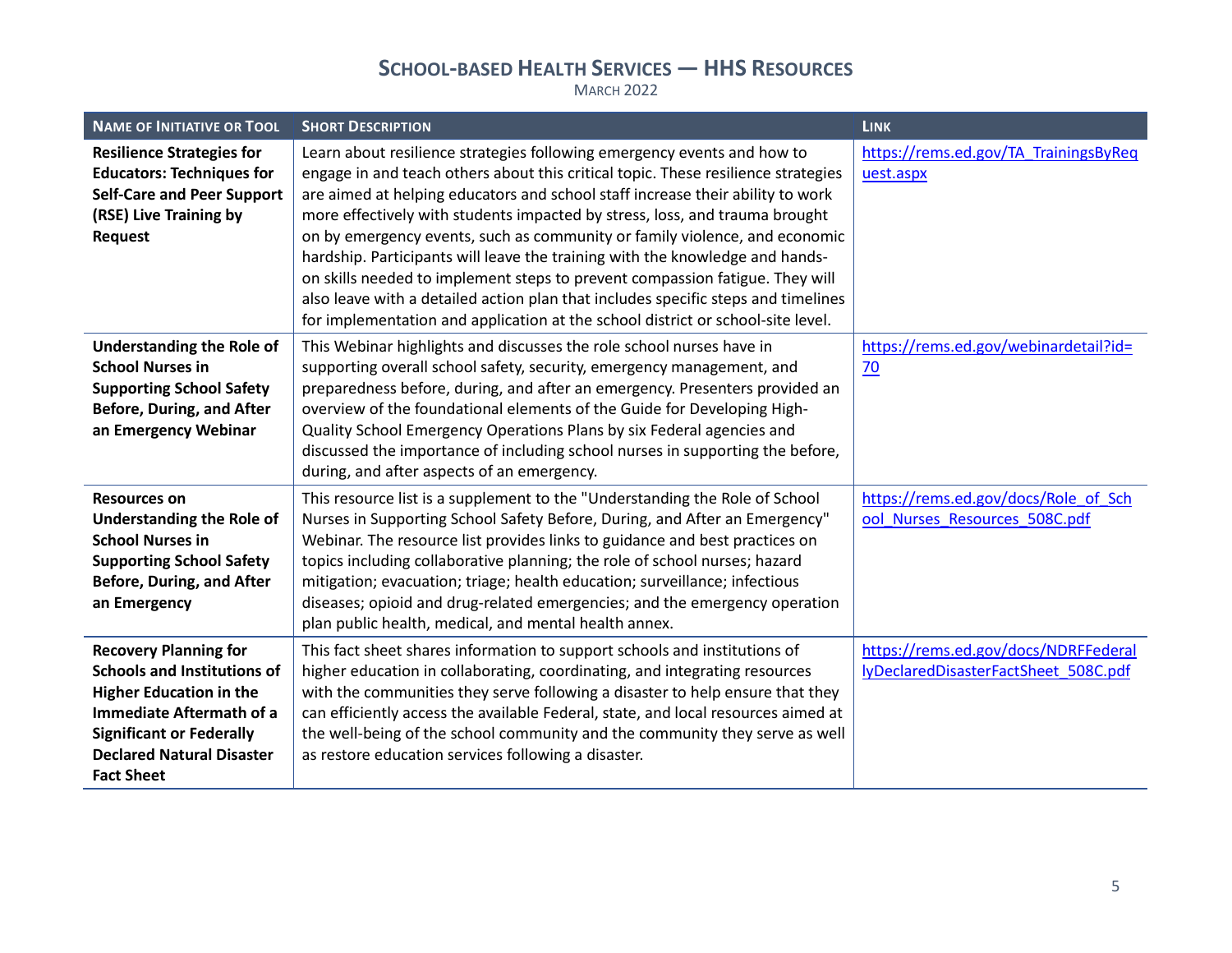| <b>NAME OF INITIATIVE OR TOOL</b>                                                                                                                                               | <b>SHORT DESCRIPTION</b>                                                                                                                                                                                                                                                                                                                                                                                                                                                                                                                                                                                                                                                                                                                                                                                                                                                                                                       | <b>LINK</b>                                                                                                                                                                                                                                                                                            |
|---------------------------------------------------------------------------------------------------------------------------------------------------------------------------------|--------------------------------------------------------------------------------------------------------------------------------------------------------------------------------------------------------------------------------------------------------------------------------------------------------------------------------------------------------------------------------------------------------------------------------------------------------------------------------------------------------------------------------------------------------------------------------------------------------------------------------------------------------------------------------------------------------------------------------------------------------------------------------------------------------------------------------------------------------------------------------------------------------------------------------|--------------------------------------------------------------------------------------------------------------------------------------------------------------------------------------------------------------------------------------------------------------------------------------------------------|
| <b>American Rescue Plan</b><br><b>Elementary and Secondary</b><br><b>School Emergency Relief</b><br>(ARP ESSER) State Plan<br><b>Application Technical</b><br><b>Assistance</b> | Provides 4/29/21 and 9/2/21 webinar recordings and slide decks from a series<br>of technical assistance "office hours" sessions hosted by ED's Office of<br>Elementary and Secondary Education during May-August 2021, to help SEAs<br>and LEAs understand how funding under the Elementary and Secondary<br>School Emergency Relief (ESSER) Fund, including the American Rescue Plan<br>ESSER (ARP ESSER) program, and the Governor's Emergency Education Relief<br>[GEER] Fund may be used in response to the impact of the coronavirus<br>disease 2019 (COVID-19) pandemic on students in pre-K-12 education. This<br>site provides responses to Frequently Asked Questions (FAQs), offers a 9/1/21<br>fact sheet, Supporting School Districts in Timely Investment of American<br>Rescue Plan Act Funds, offers Strategies for Using American Rescue Plan<br>Funding to Address the Impact of Lost Instructional Time, and | https://oese.ed.gov/offices/american-<br>rescue-plan/american-rescue-plan-<br>elementary-and-secondary-school-<br>emergency-<br>relief/resources/#:~: text=Maintenance<br>%20of%20Equity%20Section%202004%<br>20of%20the%20ARP,and%20LEAs%20as<br>%20they%20implement%20these%20n<br>ew%20requirements |
|                                                                                                                                                                                 | addresses maintenance of effort and maintenance of equity requirements.<br>The page also links to each SEA's submitted ARP ESSER state plans.                                                                                                                                                                                                                                                                                                                                                                                                                                                                                                                                                                                                                                                                                                                                                                                  |                                                                                                                                                                                                                                                                                                        |
| <b>Elementary and Secondary</b><br><b>School Emergency Relief</b><br><b>Fund</b>                                                                                                | Explains how the December 2020 CRRSA relief package added \$54.3 billion to<br>the Elementary and Secondary School Emergency Relief Fund [ESSER II Fund]<br>initially funded at \$13.2 billion [ESSER Fund] in the March 2020 CARES Act. At<br>this webpage, developed by ED's Office of Elementary and Secondary<br>Education [OESE], education officials can find an ESSER II Fact Sheet;<br>the CRRSA ESSER II methodology and allocation table; and numerous links to<br>ED information resources detailing administrative aspects of the CARES Act<br>and CRRSA K-12 funding.                                                                                                                                                                                                                                                                                                                                             | https://oese.ed.gov/offices/education-<br>stabilization-fund/elementary-<br>secondary-school-emergency-relief-<br>fund/                                                                                                                                                                                |
| <b>COVID-19 Resources for</b><br>Schools, Students, and<br><b>Families</b>                                                                                                      | Presents selected information resources to assist both K-12 schools and<br>higher education institutions to disseminate critical information about the<br>disease and its potential transmission to students, families, staff, and<br>community members. ED regularly updates this page as more information and<br>resources become available. Readers are invited to send questions on which<br>the Department can be helpful to: COVID-19@ed.gov.                                                                                                                                                                                                                                                                                                                                                                                                                                                                            | https://www.ed.gov/coronavirus                                                                                                                                                                                                                                                                         |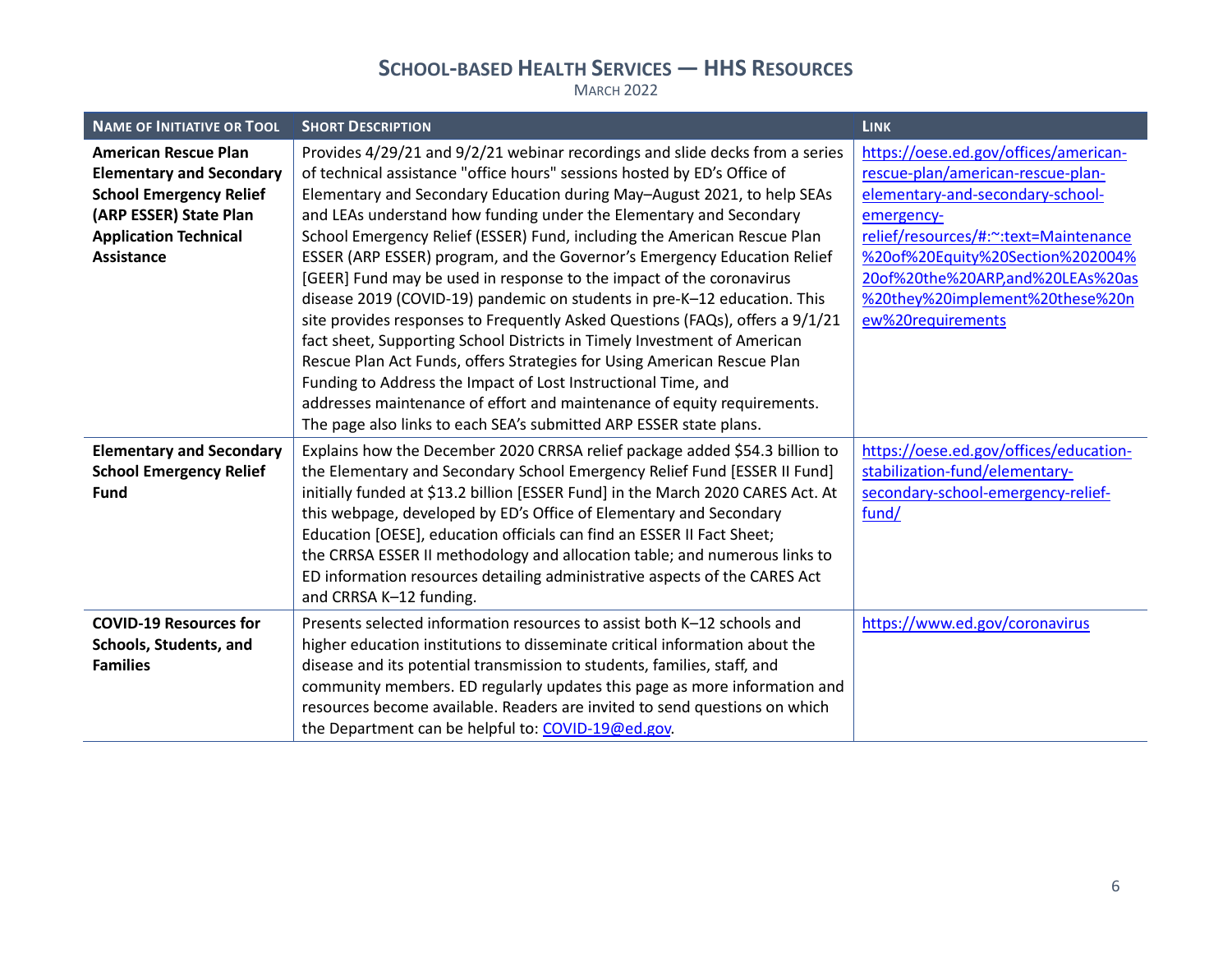| <b>NAME OF INITIATIVE OR TOOL</b>                                                                                                                                                                                     | <b>SHORT DESCRIPTION</b>                                                                                                                                                                                                                                                                                                                                                                                                                                                                                                                                                                                                                                                                                                                                                                                             | <b>LINK</b>                                                                                                            |
|-----------------------------------------------------------------------------------------------------------------------------------------------------------------------------------------------------------------------|----------------------------------------------------------------------------------------------------------------------------------------------------------------------------------------------------------------------------------------------------------------------------------------------------------------------------------------------------------------------------------------------------------------------------------------------------------------------------------------------------------------------------------------------------------------------------------------------------------------------------------------------------------------------------------------------------------------------------------------------------------------------------------------------------------------------|------------------------------------------------------------------------------------------------------------------------|
| <b>VOLUME 3 - 2021 ED</b><br><b>COVID-19 HANDBOOK</b><br><b>Strategies for Safe</b><br><b>Operation and Addressing</b><br>the Impact of COVID-19 on<br><b>Higher Education Students,</b><br><b>Faculty, and Staff</b> | Presents the third volume in the U.S. Department of Education (ED) COVID-19<br>Handbook. This volume provides additional strategies for higher education<br>institutions (IHEs) and communities as they work to reopen for in-person<br>instruction safely and equitably.                                                                                                                                                                                                                                                                                                                                                                                                                                                                                                                                            | https://www2.ed.gov/documents/coro<br>navirus/reopening-3.pdf                                                          |
| Volume 2 - ED COVID-19<br>Handbook: Roadmap to<br><b>Reopening Safely and</b><br><b>Meeting All Students'</b><br><b>Needs</b>                                                                                         | Presents the second volume in the U.S. Department of Education<br>(ED) COVID-19 Handbook. This volume provides additional strategies for safely<br>reopening all of America's schools and to promote educational equity by<br>addressing opportunity gaps that have been exacerbated by the pandemic.                                                                                                                                                                                                                                                                                                                                                                                                                                                                                                                | https://www2.ed.gov/documents/coro<br>navirus/reopening-2.pdf                                                          |
| Volume 1 - 2021 ED<br><b>COVID-19 Handbook:</b><br><b>Strategies for Safely</b><br><b>Reopening Elementary and</b><br><b>Secondary Schools</b>                                                                        | Presents the first volume in the U.S. Department of Education (ED) COVID-19<br>Handbook, a series intended to support the education community as schools<br>reopen. This series provides tools to aid educators in implementing Centers<br>for Disease Control and Prevention (CDC) guidance by addressing common<br>challenges and providing practical examples. This series is updated as<br>additional scientific evidence becomes available, including evidence related to<br>new variants of the virus that causes COVID-19. This handbook does not have<br>the force or effect of law and is not binding in any way (except where<br>statutory or regulatory requirements are referenced).                                                                                                                     | https://www2.ed.gov/documents/coro<br>navirus/reopening.pdf                                                            |
| <b>Resources for Education</b><br><b>Providers and Families</b>                                                                                                                                                       | Presents information about specific resources, organized by topical areas, and<br>intended audience, curated by the U.S. Department of Education's Office of<br>Elementary and Secondary Education [ED-OESE]. Resources include websites,<br>webinars, guidance documents, practice briefs and tools created by OESE, its<br>technical assistance centers and other partners across the Department and<br>government to support K-12 education programs. In the wake of the<br>COVID-19 national public health emergency, this collection includes topical<br>pages about Safe School Environments and Social Emotional and Behavioral<br>Support. These pages provide resources to support district leaders, school<br>leaders, and educators in creating welcoming, safe, and supportive learning<br>environments. | https://oese.ed.gov/resources/?utm_c<br>ontent=&utm medium=email&utm na<br>me=&utm_source=govdelivery&utm_te<br>$rm =$ |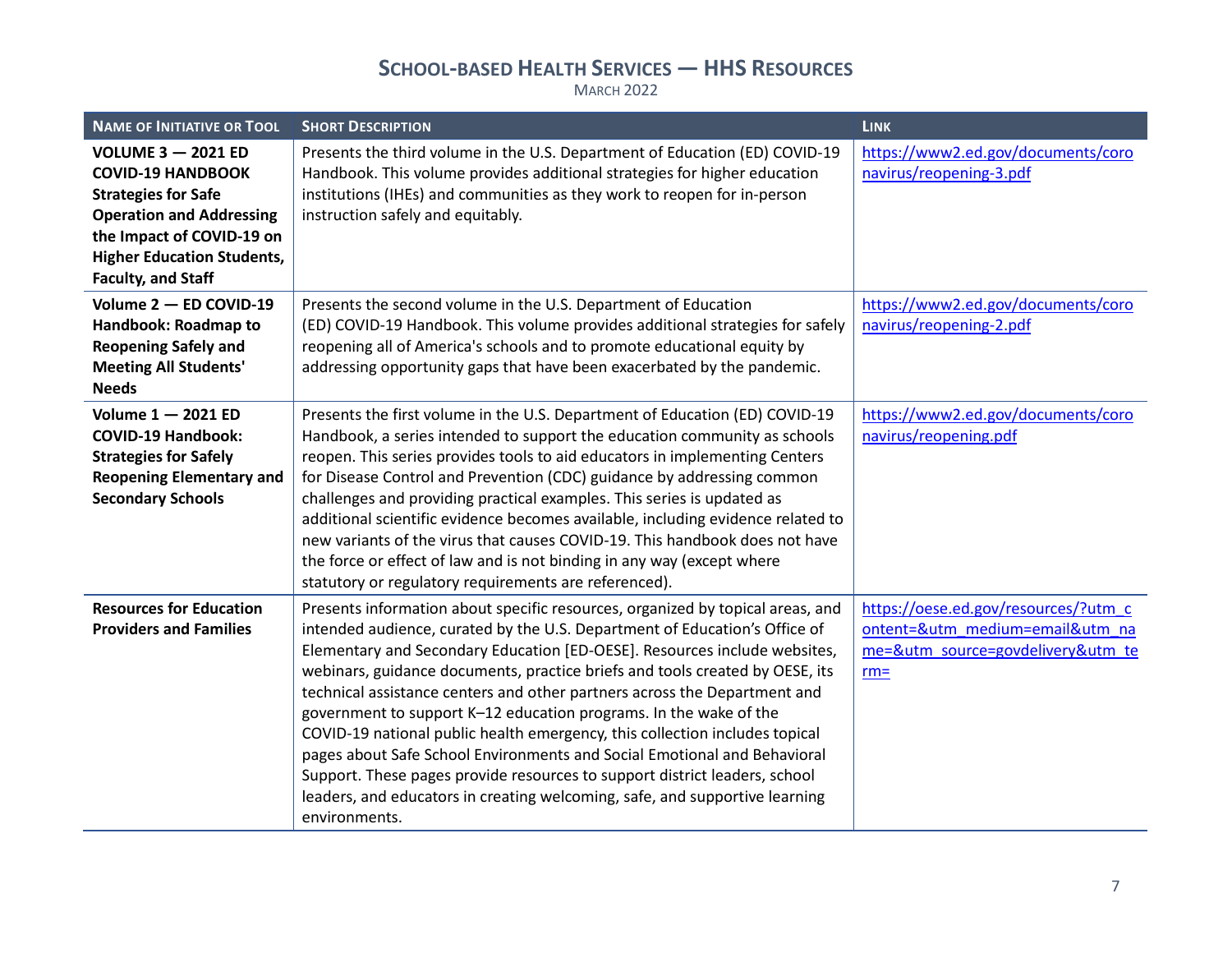| <b>NAME OF INITIATIVE OR TOOL</b>                                                                                                                                                                 | <b>SHORT DESCRIPTION</b>                                                                                                                                                                                                                                                                                                                                        | <b>LINK</b>                                                                                                                                                         |
|---------------------------------------------------------------------------------------------------------------------------------------------------------------------------------------------------|-----------------------------------------------------------------------------------------------------------------------------------------------------------------------------------------------------------------------------------------------------------------------------------------------------------------------------------------------------------------|---------------------------------------------------------------------------------------------------------------------------------------------------------------------|
| <b>Mental Health Resources</b><br>to Support Response and<br><b>Recovery During COVID-19</b>                                                                                                      | Find materials on mental health and wellness, short- and long-term recovery,<br>and caring for yourself during recovery. The resources on this page and<br>throughout the Mental Health topic area may be helpful as programs respond<br>to COVID-19.                                                                                                           | https://eclkc.ohs.acf.hhs.gov/mental-<br>health/article/mental-health-resources-<br>support-response-recovery-during-<br>covid-19                                   |
| <b>Tips for Talking With and</b><br><b>Helping Children and</b><br>Youth Cope After a<br><b>Disaster or Traumatic</b><br><b>Event: A Guide For</b><br>Parents, Caregivers, and<br><b>Teachers</b> | This fact sheet helps families, caregivers, and teachers recognize common<br>reactions of children, by age group, after experiencing a disaster or traumatic<br>event. It offers tips on how to respond in a helpful way and useful resources.                                                                                                                  | https://childcareta.acf.hhs.gov/ncase-<br>resource-library/tips-talking-and-<br>helping-children-and-youth-cope-after-<br>disaster-or-traumatic                     |
| <b>Helping Children Recover</b><br>from Exposure to Trauma:<br><b>Resources for Child Care</b><br><b>Providers and Families</b>                                                                   | This document provides links to teaching resources, training models,<br>publications, and other resources to assist child care providers and families as<br>they help children recover from exposure to a natural disaster or other<br>traumatic event. It includes links to relevant federal agencies, national<br>organizations, and additional publications. | https://childcareta.acf.hhs.gov/ncase-<br>resource-library/helping-children-<br>recover-exposure-trauma-resources-<br>child-care-providers-and                      |
| <b>How Schools Can Support</b><br><b>COVID-19 Vaccination</b>                                                                                                                                     | CDC's school health program led the development of this recent website<br>about How Schools Can Support COVID-19 Vaccination.                                                                                                                                                                                                                                   | https://www.cdc.gov/vaccines/covid-<br>19/planning/school-located-<br>clinics/how-schools-can-support.html                                                          |
| <b>Back to School During</b><br><b>COVID</b>                                                                                                                                                      | Going back to school during a pandemic can be challenging for families and<br>schools. These resources are designed to address mental health and resiliency<br>in school settings.                                                                                                                                                                              | <b>Back to School During COVID</b>                                                                                                                                  |
| <b>CMHS: Talking With</b><br><b>Children: Tips for</b><br><b>Caregivers, Parents, and</b><br><b>Teachers During Infectious</b><br><b>Disease Outbreaks</b>                                        | This fact sheet provides parents, caregivers, and teachers with strategies for<br>helping children manage their stress during an infectious disease outbreak. It<br>describes potential reactions among youth and the support adults can provide<br>to help them.                                                                                               | https://store.samhsa.gov/product/Talki<br>ng-With-Children-Tips-for-Caregivers-<br>Parents-and-Teachers-During-<br>Infectious-Disease-Outbreaks/PEP20-<br>01-01-006 |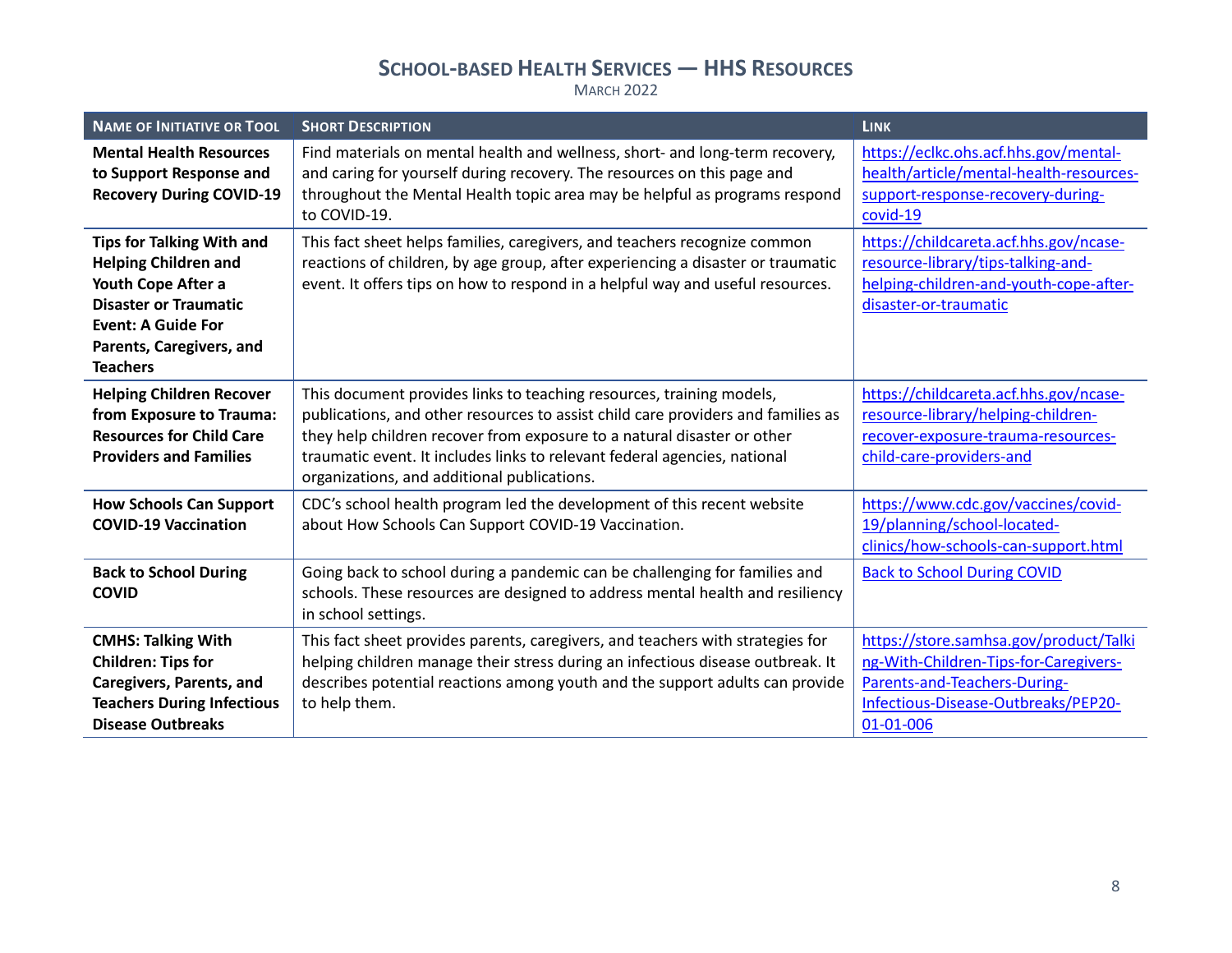| <b>NAME OF INITIATIVE OR TOOL</b>                                                                                                                                         | <b>SHORT DESCRIPTION</b>                                                                                                                                                                                                                                                                                                                                                                                                                                                                                                 | <b>LINK</b>                                                                                                                                      |
|---------------------------------------------------------------------------------------------------------------------------------------------------------------------------|--------------------------------------------------------------------------------------------------------------------------------------------------------------------------------------------------------------------------------------------------------------------------------------------------------------------------------------------------------------------------------------------------------------------------------------------------------------------------------------------------------------------------|--------------------------------------------------------------------------------------------------------------------------------------------------|
| <b>CMHS: Tips for Talking</b><br><b>With and Helping Children</b><br>and Youth Disaster or<br><b>Community Event: A Guide</b><br>for Parents, Caregivers,<br>and Teachers | This fact sheet helps parents and teachers recognize common reactions of<br>children after experiencing a disaster or traumatic event. It highlights<br>reactions by age group, offers tips for how to respond in a helpful way, and<br>recommends when to seek support.                                                                                                                                                                                                                                                 | https://store.samhsa.gov/product/tips-<br>talking-helping-children-youth-cope-<br>after-disaster-or-traumatic-event-guide-<br>parents/sma12-4732 |
| <b>CMHS: Children and</b><br>Disasters - Disaster<br><b>Technical Assistance</b><br><b>Center (DTAC) Webpage</b>                                                          | Learn about how children and adolescents experience disasters and ways<br>parents and caregivers can help young people cope and develop resilience.                                                                                                                                                                                                                                                                                                                                                                      | https://www.samhsa.gov/dtac/disaster<br>-survivors/children-and-disaster                                                                         |
| <b>CMHS: DTAC Disaster</b><br><b>Behavioral Health</b><br><b>Information Series</b><br>(Filtered by Audience Type<br>for Children)                                        | DBHIS is a searchable database that can be filtered by various criteria<br>including target audience and resource population (e.g., children, adolescents,<br>caregivers, parents, and teachers). Search results include annotated<br>descriptions and links to a variety of vetted resources related to children and<br>disasters/traumatic events.                                                                                                                                                                     | https://www.samhsa.gov/resource-<br>search/dbhis                                                                                                 |
|                                                                                                                                                                           | <b>BEHAVIORAL HEALTH AND TRAUMA</b>                                                                                                                                                                                                                                                                                                                                                                                                                                                                                      |                                                                                                                                                  |
| <b>Supporting Child and</b><br><b>Student Social, Emotional,</b><br><b>Behavioral, and Mental</b><br><b>Health Needs</b>                                                  | This resource is intended to supplement the information in the ED COVID-19<br>Handbook, Volume 1: Strategies for Safely Reopening Elementary and<br>Secondary Schools; Volume 2: Roadmap to Reopening Safely and Meeting All<br>Students' Needs; and Volume 3: Strategies for Safe Operation and Addressing<br>the Impact of COVID-19 on Higher Education Students, Faculty, and Staff by<br>providing focused information and resources to promote mental health and<br>social and emotional well-being among students. | https://www2.ed.gov/documents/stud<br>ents/supporting-child-student-social-<br>emotional-behavioral-mental-<br>health.pdf                        |
| <b>Supporting and Protecting</b><br>the Rights of Students at<br>Risk of Self-Harm in the<br>Era of COVID-19                                                              | This fact sheet provides information about Federal civil rights laws that protect<br>students with mental health disabilities. It includes scenarios that illustrate<br>when the U.S. Department of Education might investigate a potential violation;<br>gives schools and postsecondary institutions a list of action steps to create an<br>environment responsive to students with mental health disabilities; and<br>provides educational and crisis resources for students, families, and educators.                | https://www2.ed.gov/about/offices/list<br>/ocr/docs/ocr-factsheet-students-self-<br>harm-covid-19.pdf                                            |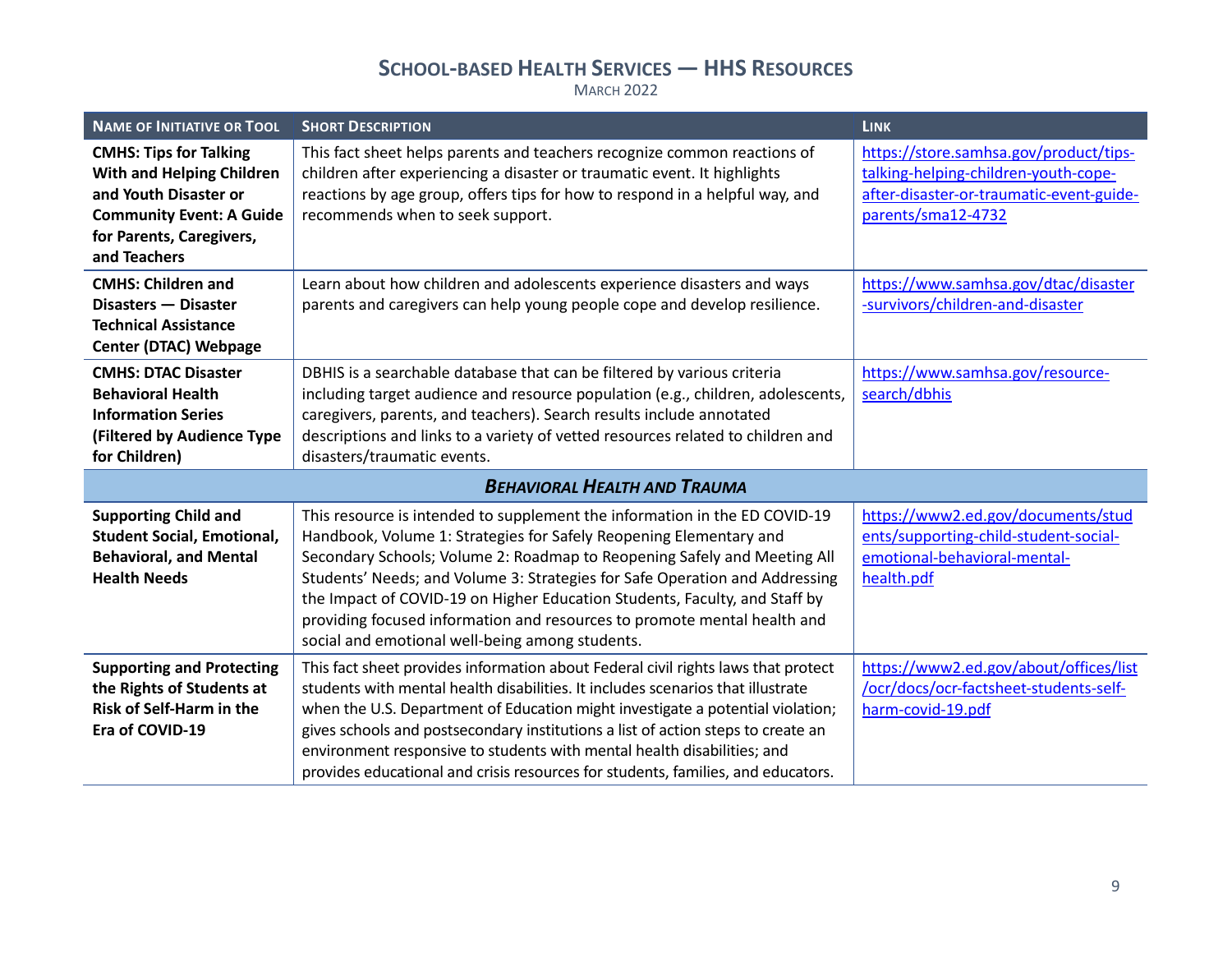| <b>NAME OF INITIATIVE OR TOOL</b>                                                                                                                                                             | <b>SHORT DESCRIPTION</b>                                                                                                                                                                                                                                                                                                                                                                                                                                                                                                                                                                       | <b>LINK</b>                                                                                         |
|-----------------------------------------------------------------------------------------------------------------------------------------------------------------------------------------------|------------------------------------------------------------------------------------------------------------------------------------------------------------------------------------------------------------------------------------------------------------------------------------------------------------------------------------------------------------------------------------------------------------------------------------------------------------------------------------------------------------------------------------------------------------------------------------------------|-----------------------------------------------------------------------------------------------------|
| <b>#REMSONTHEAIR Podcast:</b><br><b>Opioids, Drug-Related</b><br><b>Emergencies, and</b><br><b>Substance Abuse</b><br><b>Prevention Before, During,</b><br>and After the COVID-19<br>Pandemic | Tune in for an informative two-part discussion on the integration of Opioid<br>Overdose Prevention Annexes into school emergency operations plans. In<br>Part 1, the REMS TA Center describes school-based prevention and<br>intervention methods and provides an overview of the presence of opioids in<br>schools. Part 2 provides an overview of opioid use and abuse and offers key<br>terms and definitions.                                                                                                                                                                              | https://rems.ed.gov/podcast                                                                         |
| <b>Understanding Educator</b><br>Resilience & Developing a<br><b>Self-Care Plan Webinar</b>                                                                                                   | This Webinar provides educators and others in the educational community<br>with a better understanding of resilience strategies that can be used to<br>increase their ability to work more effectively with students impacted by<br>stress, loss, and trauma. This Webinar provided information on the concepts<br>of resilience and compassion fatigue, and the impact of stress, burnout, and<br>compassion fatigue on the education environment; how to identify signs and<br>symptoms of compassion fatigue; and, included concrete steps for developing<br>a professional self-care plan. | https://rems.ed.gov/webinarDetail?id=<br>16                                                         |
| <b>Compassion Fatigue and</b><br><b>Behavioral Health</b><br><b>Websites Resource List</b>                                                                                                    | This resource list is a supplement to the "Resilience Strategies for Educators:<br>Techniques for Self-Care and Peer Support (RSE) Training by Request" and<br>provides a list of resources focused on compassion fatigue and behavioral<br>health.                                                                                                                                                                                                                                                                                                                                            | https://rems.ed.gov/docs/Resource Lis<br>t Compassion Fatigue and Behavioral<br>Health Websites.pdf |
| <b>Specialized Training</b><br><b>Package: Understanding</b><br><b>Educator Resilience &amp;</b><br><b>Developing a Self-Care</b><br>Plan                                                     | This 60-minute training module is designed to provide educators and master<br>trainers with a better understanding of resilience strategies that can be used<br>to increase their ability to work more effectively with students impacted by<br>stress, loss, and trauma brought on by community or family violence, natural<br>and man-made disasters, and economic hardship. It provides information on<br>the concepts of resilience and compassion fatigue and includes concrete steps<br>for developing a professional self-care plan.                                                    | https://rems.ed.gov/TrainingPackage.as<br>$\mathbf{p}$                                              |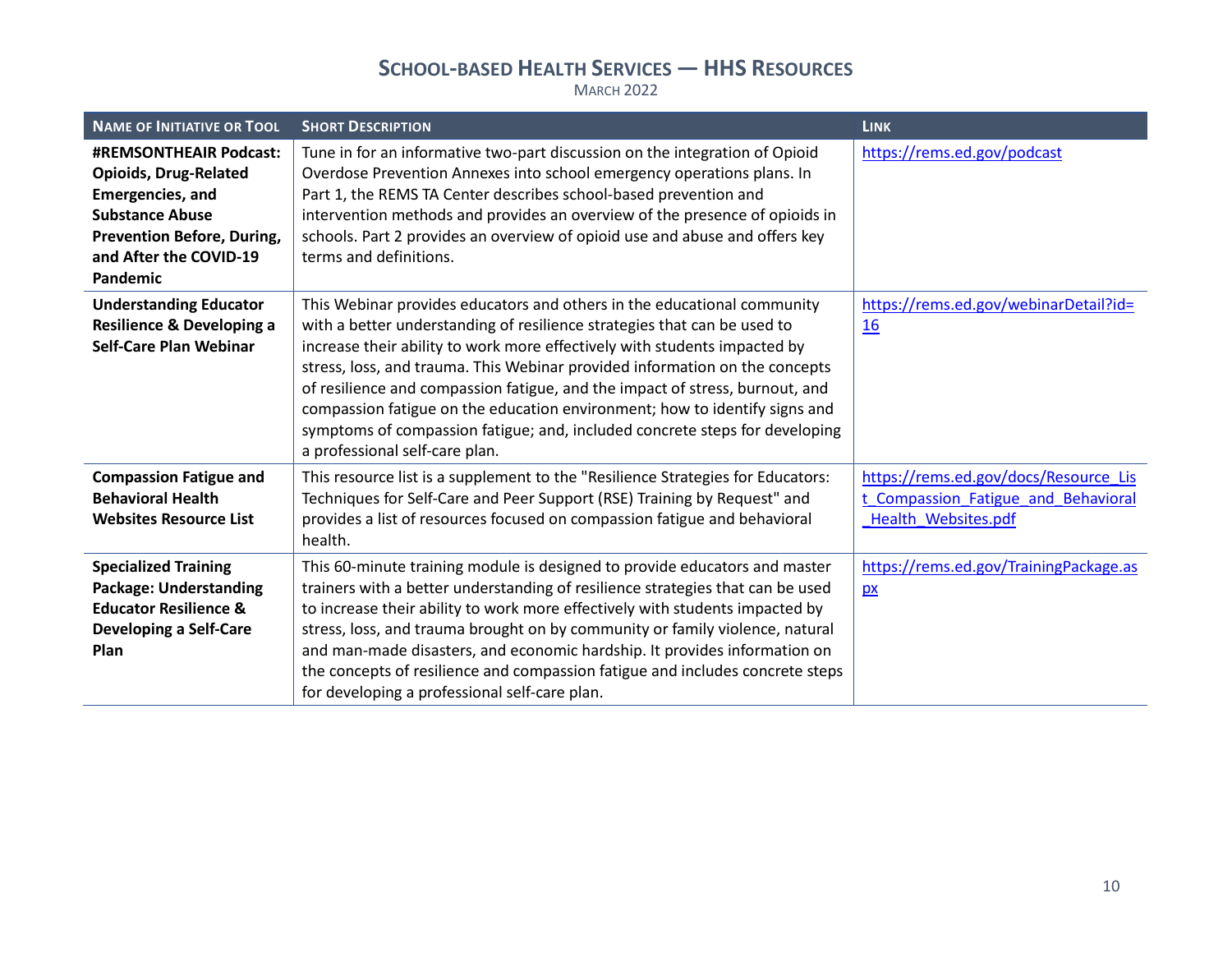| <b>NAME OF INITIATIVE OR TOOL</b>                                                                                                                                                            | <b>SHORT DESCRIPTION</b>                                                                                                                                                                                                                                                                                                                                                                                                                                                                                         | <b>LINK</b>                                                                                                                                                                                                |
|----------------------------------------------------------------------------------------------------------------------------------------------------------------------------------------------|------------------------------------------------------------------------------------------------------------------------------------------------------------------------------------------------------------------------------------------------------------------------------------------------------------------------------------------------------------------------------------------------------------------------------------------------------------------------------------------------------------------|------------------------------------------------------------------------------------------------------------------------------------------------------------------------------------------------------------|
| <b>Child and Adolescent</b><br><b>Mental Health During</b><br><b>COVID-19: Considerations</b><br>for Schools and Early<br><b>Childhood Providers</b>                                         | Reviews the rates of individual mental health conditions (anxiety, depression,<br>trauma and stressor related disorders, ADHD, behavior/conduct disorders) by<br>age, and the practical application for school mental health and early<br>childhood providers in identifying and referring children appropriately for<br>services. This brief was prepared through intramural research by the U.S.<br>Department of Health and Human Services, Office of the Assistant Secretary<br>for Planning and Evaluation. | https://aspe.hhs.gov/reports/child-<br>adolescent-mental-health-during-covid-<br><u>19</u>                                                                                                                 |
| <b>Supporting Child and</b><br><b>Student Social, Emotional,</b><br><b>Behavioral and Mental</b><br><b>Health during COVID-19</b><br>Era                                                     | Provides information and resources to enhance the promotion of mental<br>health and the social and emotional well-being among children and students.<br>This resource highlights seven key challenges to providing school- or program-<br>based mental health support across early childhood, K-12 schools, and higher<br>education settings, and presents seven corresponding recommendations.                                                                                                                  | https://www2.ed.gov/documents/stud<br>ents/supporting-child-student-social-<br>emotional-behavioral-mental-<br>health.pdf?utm content=&utm mediu<br>m=email&utm_name=&utm_source=go<br>vdelivery&utm_term= |
| <b>Trauma: Responding to</b><br><b>Crises and Fostering</b><br><b>Recovery</b>                                                                                                               | Find strategies to promote resilience and support positive outcomes.                                                                                                                                                                                                                                                                                                                                                                                                                                             | https://eclkc.ohs.acf.hhs.gov/mental-<br>health/article/trauma-responding-<br>crises-fostering-recovery                                                                                                    |
| <b>Substance Use Disorder</b><br>and Recovery                                                                                                                                                | Explore the resources for strategies around providing families access to<br>referrals for substance use treatment, mental health services, and parenting<br>classes. Learn about safety and structure for children and families and how to<br>offer non-judgmental support.                                                                                                                                                                                                                                      | https://eclkc.ohs.acf.hhs.gov/mental-<br>health/article/substance-use-disorder-<br>recovery                                                                                                                |
| <b>Core Components</b><br><b>Approaches to Building</b><br><b>Evidence of Program</b><br><b>Effectiveness: Practice</b><br><b>Recommendations for</b><br><b>Skill-building Interventions</b> | This brief provides practice recommendations for skill-building interventions<br>that teach youth skills to manage social interactions and control executive<br>responses such as anger and impulsivity. It describes recommendations for<br>reducing externalizing behaviors, improving social competence, and improving<br>self-regulation.                                                                                                                                                                    | https://aspe.hhs.gov/reports/core-<br>components-approaches-building-<br>evidence-program-effectiveness                                                                                                    |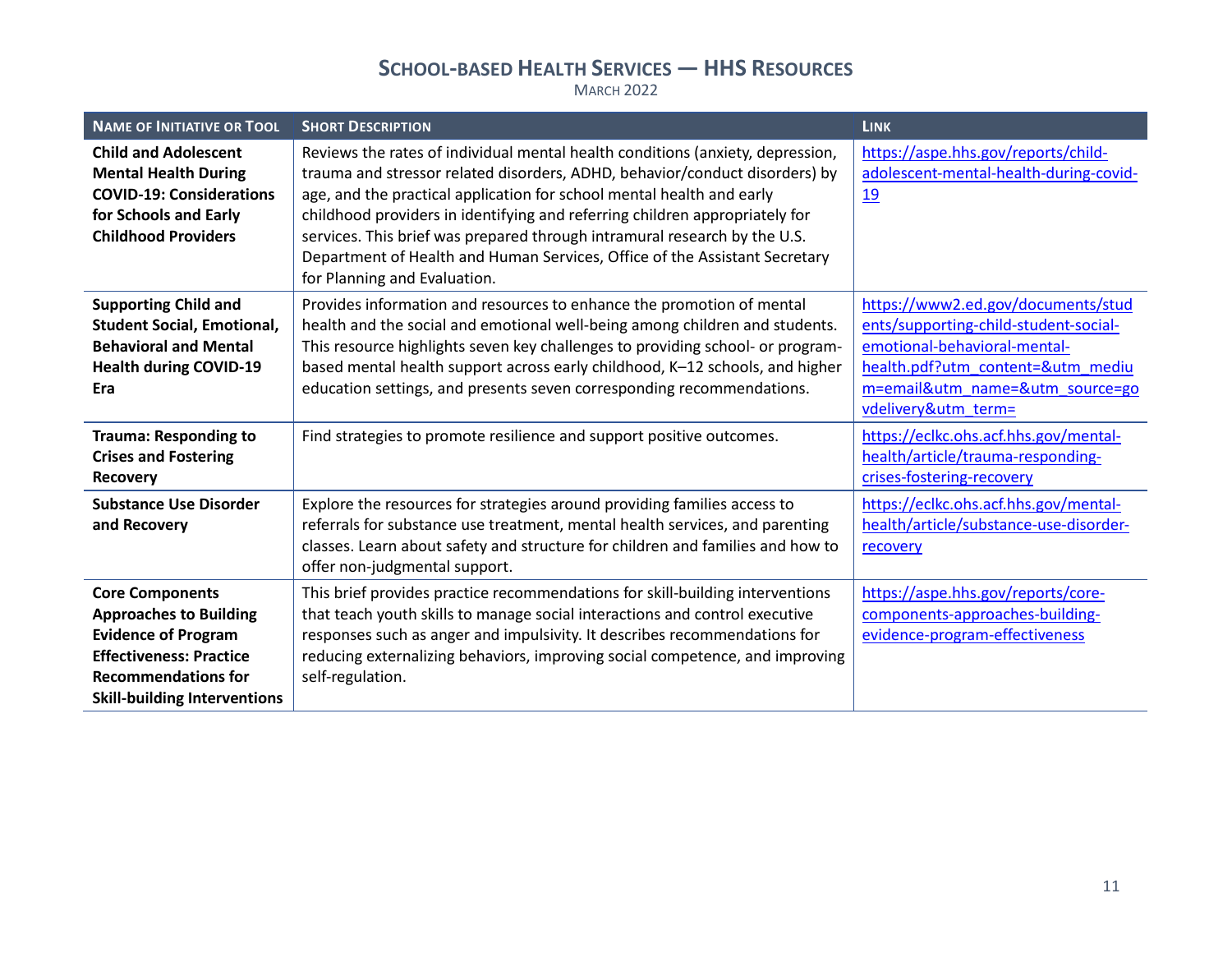| <b>NAME OF INITIATIVE OR TOOL</b>                                                                                                                   | <b>SHORT DESCRIPTION</b>                                                                                                                                                                                                                                                                                                                                                                                                                                                                                                                            | <b>LINK</b>                                                                                                                                                           |
|-----------------------------------------------------------------------------------------------------------------------------------------------------|-----------------------------------------------------------------------------------------------------------------------------------------------------------------------------------------------------------------------------------------------------------------------------------------------------------------------------------------------------------------------------------------------------------------------------------------------------------------------------------------------------------------------------------------------------|-----------------------------------------------------------------------------------------------------------------------------------------------------------------------|
| <b>Trauma-Informed</b><br><b>Approaches: Connecting</b><br>Research, Policy, and<br><b>Practice to Build Resilience</b><br>in Children and Families | This project advanced an understanding of trauma-informed, systems-level<br>efforts across sectors. One brief reviews trauma-informed initiatives at the<br>systems level and summarizes common program activities, targeted<br>outcomes, and evidence of progress towards those systems-level outcomes.<br>Another brief highlights select trauma-informed programs from diverse<br>sectors, geographic locations, and funding sources - including school-based<br>and cross-sector approaches.                                                    | https://aspe.hhs.gov/reports/trauma-<br>informed-approaches-building-<br>resilience-children-families                                                                 |
| <b>Best Practices User Guide:</b><br><b>Youth Engagement</b>                                                                                        | This user guide emphasizes that the youth perspective is critical to tobacco<br>prevention and control because most people start smoking cigarettes before<br>age 18. Tobacco control programs have a need to understand how to<br>meaningfully engage youth as a part of a comprehensive tobacco control<br>program.                                                                                                                                                                                                                               | <b>Best Practices User Guides - Youth</b><br><b>Engagement in Tobacco Prevention and</b><br>Control (cdc.gov)                                                         |
| <b>E-Cigarettes and Youth</b><br><b>Toolkit for Partners: How</b><br>You can Help End the<br>Epidemic                                               | The digital toolkit provides information and resources to take action. Inside<br>this toolkit, you'll find evidence-based messaging on the risks of e-cigarette<br>use among young people. The toolkit includes free media and<br>communications resources with ideas for using them to reach parents,<br>educators, and health care providers-key groups whom we must engage to<br>help end this epidemic.                                                                                                                                         | <b>E-Cigarettes and Youth Toolkit for</b><br>Partners: How You Can Help End the<br>Epidemic (cdc.gov)                                                                 |
| <b>Surgeon General's Know</b><br>the Risks: E-Cigarettes and<br><b>Young People</b>                                                                 | Surgeon General's Report resources to learn more about the risks e-cigarettes<br>pose to youth and young adults.                                                                                                                                                                                                                                                                                                                                                                                                                                    | Resources to learn more about e-<br>cigarette use among youth and young<br>adults   Know the Risks: E-cigarettes &<br>Young People   U.S. Surgeon General's<br>Report |
| <b>Surgeon General's Report</b><br>on E-cigarette Use Among<br><b>Youth and Young Adults</b>                                                        | Released in 2016, this is the first report issued by a federal agency to<br>comprehensively review the public health issue of e-cigarette use among<br>youth and young adults. The report's scientific findings are based on the best<br>available evidence regarding a variety of topics, including trends in e-cigarette<br>use; health effects of e-cigarettes, nicotine, and secondhand e-cigarette<br>aerosol; e-cigarette marketing and advertising; and evidence-based strategies<br>to reduce e-cigarette use among youth and young adults. | https://e-<br>cigarettes.surgeongeneral.gov/docume<br>nts/2016 SGR Full Report 508.pdf                                                                                |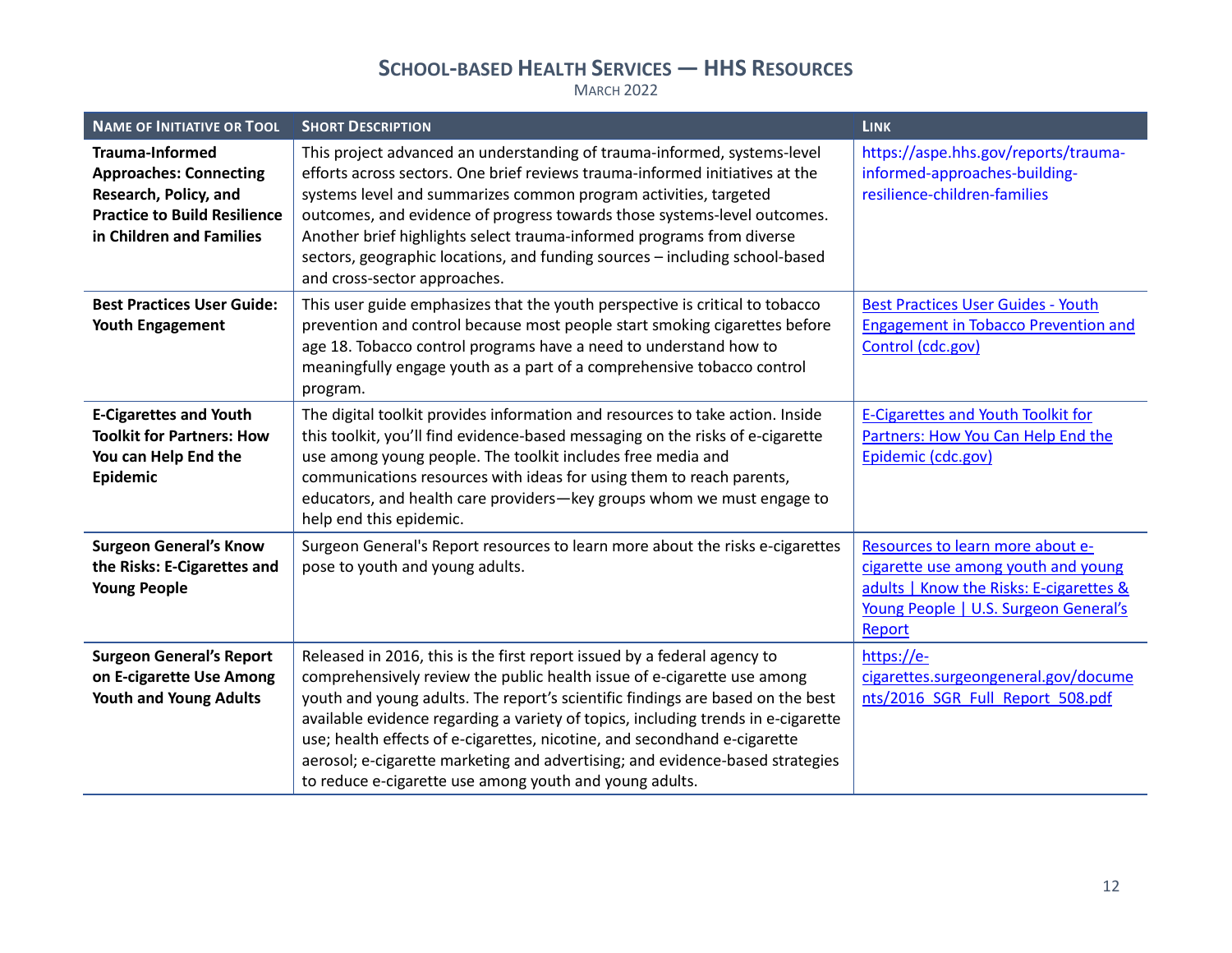| <b>NAME OF INITIATIVE OR TOOL</b>                                                                                                      | <b>SHORT DESCRIPTION</b>                                                                                                                                                                                                                                                                                                                                                                                                                                                                                                                                                                                                                                                                                                                           | <b>LINK</b>                                                                                                                       |
|----------------------------------------------------------------------------------------------------------------------------------------|----------------------------------------------------------------------------------------------------------------------------------------------------------------------------------------------------------------------------------------------------------------------------------------------------------------------------------------------------------------------------------------------------------------------------------------------------------------------------------------------------------------------------------------------------------------------------------------------------------------------------------------------------------------------------------------------------------------------------------------------------|-----------------------------------------------------------------------------------------------------------------------------------|
| <b>Preventing Adverse</b><br><b>Childhood Experiences</b><br>(ACEs)                                                                    | Adverse Childhood Experiences (ACEs) come in many forms and can have<br>long-term impacts on health and well-being into adulthood. This accredited,<br>online training is designed to increase knowledge and change competency of<br>public health, medical, and mental health professionals related to preventing<br>ACEs.                                                                                                                                                                                                                                                                                                                                                                                                                        | <b>Preventing Adverse Childhood</b><br>Experiences   VetoViolence (cdc.gov)                                                       |
| <b>Preventing Adverse</b><br><b>Childhood Experiences</b><br>(ACEs): Leveraging the Best<br><b>Available Evidence</b>                  | This technical package represents a select group of strategies based on the<br>best available evidence to help prevent Adverse Childhood Experiences<br>(ACEs). These strategies focus on changing norms, environments, and<br>behaviors in ways that can prevent ACEs from happening in the first place;<br>one such strategy is connecting youth to caring adults and activities such as<br>mentoring and after-school programs.                                                                                                                                                                                                                                                                                                                 | <b>Preventing Adverse Childhood</b><br><b>Experiences (cdc.gov)</b>                                                               |
| <b>Preventing Suicide: A</b><br><b>Technical Package of</b><br>Policy, Programs, and<br><b>Practices</b>                               | This technical package represents a select group of strategies based on the<br>best available evidence to help communities and states sharpen their focus on<br>prevention activities with the greatest potential to prevent suicide. The<br>strategies and approaches included in this technical package represent<br>different levels of the social ecology, with efforts intended to impact<br>community and societal levels, as well individual and relationship levels; one<br>such strategy includes promoting connectedness within and between<br>multiples levels of the social ecology, for instance between individuals,<br>families, schools, neighborhoods, workplaces, faith communities, cultural<br>groups, and society as a whole. | <b>Preventing Suicide: A Technical Package</b><br>of Policy, Programs, and Practices<br>(cdc.gov)                                 |
| <b>Guidance to States and</b><br><b>School Systems on</b><br><b>Addressing Mental Health</b><br>and Substance Use Issues<br>in Schools | Joint CMS/SAMHSA guidance that describes how behavioral health needs can<br>be addressed in school settings.                                                                                                                                                                                                                                                                                                                                                                                                                                                                                                                                                                                                                                       | https://store.samhsa.gov/product/guid<br>ance-states-and-school-systems-<br>addressing-mental-health-and-<br>substance-use-issues |
| <b>National Center for School</b><br><b>Mental Health (NCSMH)</b>                                                                      | The HRSA-funded NCSMH provides training and technical assistance to<br>increase and improve high quality comprehensive school mental health<br>systems across the nation.*                                                                                                                                                                                                                                                                                                                                                                                                                                                                                                                                                                         | https://www.schoolmentalhealth.org/O<br>ur-Work/Training--Technical-Assistance/                                                   |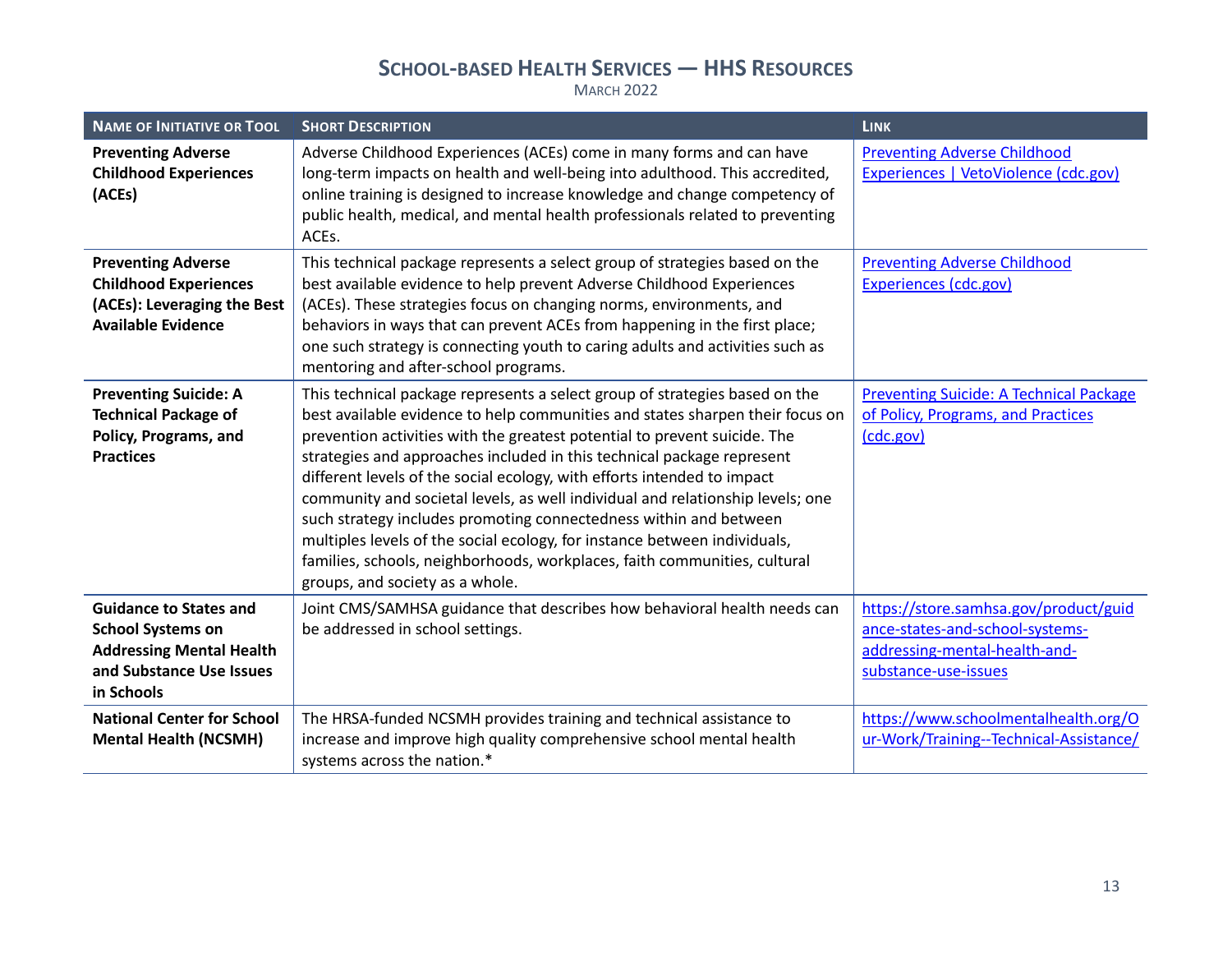| <b>NAME OF INITIATIVE OR TOOL</b>                                                                                                                      | <b>SHORT DESCRIPTION</b>                                                                                                                                                                                                                                                                                                                                                                                                                                                                                                                                                                                                                                                                                          | <b>LINK</b>                                                                                                                                                     |
|--------------------------------------------------------------------------------------------------------------------------------------------------------|-------------------------------------------------------------------------------------------------------------------------------------------------------------------------------------------------------------------------------------------------------------------------------------------------------------------------------------------------------------------------------------------------------------------------------------------------------------------------------------------------------------------------------------------------------------------------------------------------------------------------------------------------------------------------------------------------------------------|-----------------------------------------------------------------------------------------------------------------------------------------------------------------|
| <b>School-based Suicide</b><br><b>Prevention: Promising</b><br>Approaches and<br><b>Opportunities for Research</b><br>Webinar                          | On January 14, 2022, NIH's National Institute of Mental Health (NIMH) hosted<br>a webinar providing an opportunity for diverse stakeholders, including school<br>administrators, researchers, practitioners, policymakers, and funders, to learn<br>about new and innovative practices in school-based suicide prevention. There<br>was a particular focus on risk identification, follow-up, and referral for<br>additional services for high-risk youth, and in addition to describing the<br>programs, presenters discussed preliminary research efforts and/or challenges<br>and ways to overcome common barriers to implementing suicide prevention<br>in schools, including data collection and evaluation. | https://www.nimh.nih.gov/news/event<br>s/announcements/school-based-<br>suicide-prevention-promising-<br>approaches-and-opportunities-for-<br>research          |
| <b>African American Youth</b><br><b>Suicide: Report to</b><br><b>Congress</b>                                                                          | The African American Youth Suicide: Report to Congress is a response by the<br>U.S. Department of Health and Human Services that builds upon the 2019<br>Congressional Black Caucus report, "Ring the Alarm: The Crisis of Black Suicide<br>in America." The report examines patterns of youth suicide by race and<br>ethnicity, what is known about youth suicide decedent characteristics,<br>information on risk and protective factors, interventions, and remaining<br>knowledge gaps.                                                                                                                                                                                                                       | https://www.nimh.nih.gov/sites/defaul<br>t/files/documents/health/topics/suicid<br>$e-$<br>prevention/african american youth su<br>icide-report to congress.pdf |
| <b>Surgeon General's Call to</b><br>Action to Implement the<br><b>Suicide Prevention</b><br><b>Strategy</b>                                            | The Surgeon General's Call to Action to Implement the National Strategy for<br>Suicide Prevention (Call to Action) seeks to advance progress toward full<br>implementation of the National Strategy for Suicide Prevention, while taking<br>into account the unique challenges and opportunities of our times. To truly<br>make a difference in reducing suicide rates, the 13 goals and 60 objectives of<br>the National Strategy need to be fully implemented; and the Call-to-Action<br>zeroes in on six key actions that must be implemented if we are to reverse the<br>current upward trend in suicide deaths in the U.S.                                                                                   | https://www.hhs.gov/sites/default/files<br>/sprc-call-to-action.pdf                                                                                             |
| <b>Surgeon General Youth</b><br><b>Mental Health Advisory:</b><br><b>What Educators, School</b><br><b>Staff, and School Districts</b><br><b>Can Do</b> | This Advisory offers recommendations for supporting the mental health of<br>children, adolescents, and young adults.                                                                                                                                                                                                                                                                                                                                                                                                                                                                                                                                                                                              | <b>Surgeon General Youth Mental Health</b><br><b>Advisory</b>                                                                                                   |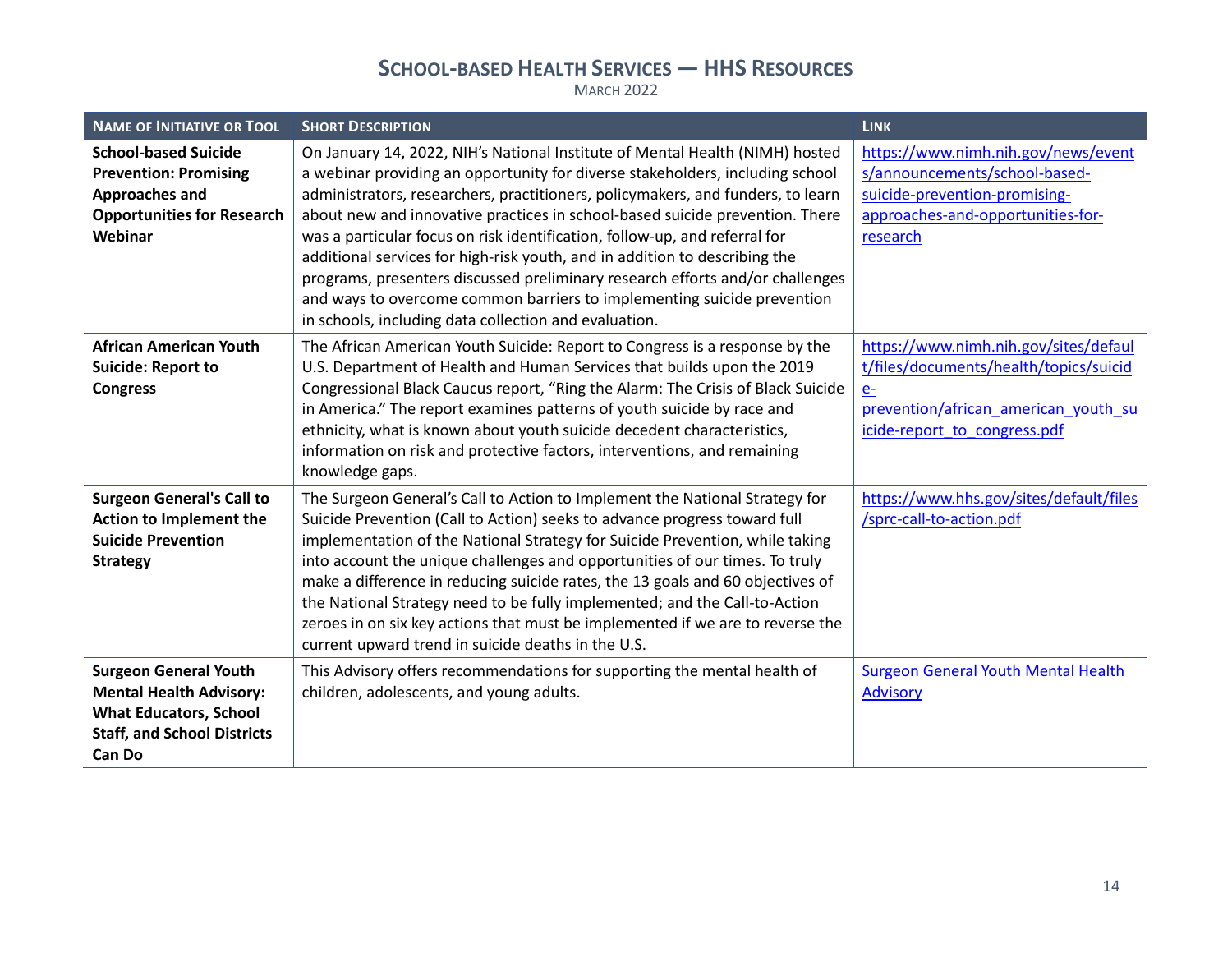| <b>NAME OF INITIATIVE OR TOOL</b>                                             | <b>SHORT DESCRIPTION</b>                                                                                                                                                                                                                                                                                                                  | <b>LINK</b>                                                                                                                                                                                                                                                                                                                                                                                                                                                                                                                                                                                                                                                                                                                                                                                                                                                                                                                    |
|-------------------------------------------------------------------------------|-------------------------------------------------------------------------------------------------------------------------------------------------------------------------------------------------------------------------------------------------------------------------------------------------------------------------------------------|--------------------------------------------------------------------------------------------------------------------------------------------------------------------------------------------------------------------------------------------------------------------------------------------------------------------------------------------------------------------------------------------------------------------------------------------------------------------------------------------------------------------------------------------------------------------------------------------------------------------------------------------------------------------------------------------------------------------------------------------------------------------------------------------------------------------------------------------------------------------------------------------------------------------------------|
| <b>Early Risers "Skills for</b><br><b>Success" Risk Prevention</b><br>Program | An intervention for elementary school-aged children ages 6 to 10 at higher<br>risk for serious conduct problems based on risk factors such as exposure to<br>stressful life experiences and/or early aggressive and disruptive behaviors (see<br>NIDA - Funded Early Interventions   National Institute on Drug Abuse (NIDA)<br>(nih.gov) | https://youth.gov/content/early-risers-<br>%25E2%2580%2598skills-<br>success%25E2%2580%2599-program                                                                                                                                                                                                                                                                                                                                                                                                                                                                                                                                                                                                                                                                                                                                                                                                                            |
| <b>CMHS</b><br><b>Technical Assistance</b><br><b>Centers</b>                  | CMHS offers resources through publications, webinars, and peer learning<br>communities that build capacity and provides support to clinicians, families,<br>youth and young adults, school personnel, and other stakeholders.*                                                                                                            | <b>General links to CMHS Technical</b><br><b>Assistance Centers:</b><br><b>Mental Health Technology Transfer</b><br><b>Center Network (MHTTC):</b><br>disseminates knowledge and skills<br>through documents, webinars, and<br>resources to implement evidence-<br>based mental health interventions in<br>communities.<br>https://mhttcnetwork.org/<br><b>National Training and Technical</b><br>Assistance Center for Child, Youth, and<br><b>Family Mental Health (NTTAC):</b><br>provides resources and documents to<br>assist providers and policymakers<br>create 'systems of care' for children and<br>youth with serious mental health<br>conditions.<br>https://nttacmentalhealth.org/<br>https://samhsa.gov/nttac<br><b>National Center of Excellence for</b><br>Eating Disorders (NCEED) advances the<br>education and training of healthcare<br>providers and promotes public<br>awareness of eating disorders and |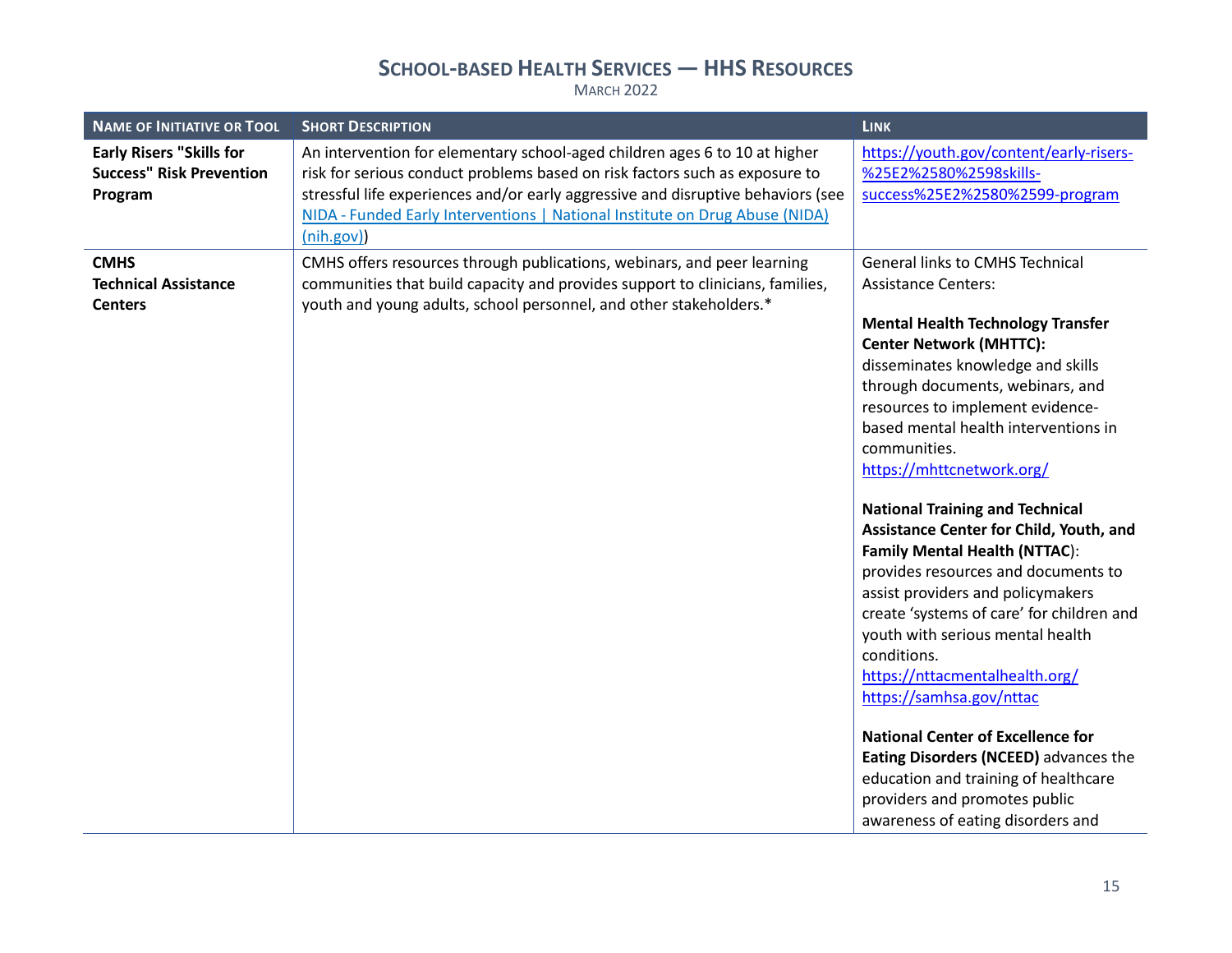| <b>NAME OF INITIATIVE OR TOOL</b>                                                                      | <b>SHORT DESCRIPTION</b>                                                                                                                                                                                                                                                                                                                                                                                          | <b>LINK</b>                                                                                                                                                                                                                                                                                                                                                                    |
|--------------------------------------------------------------------------------------------------------|-------------------------------------------------------------------------------------------------------------------------------------------------------------------------------------------------------------------------------------------------------------------------------------------------------------------------------------------------------------------------------------------------------------------|--------------------------------------------------------------------------------------------------------------------------------------------------------------------------------------------------------------------------------------------------------------------------------------------------------------------------------------------------------------------------------|
|                                                                                                        |                                                                                                                                                                                                                                                                                                                                                                                                                   | eating disorder treatment. Provides the<br>knowledge and skills necessary to<br>ensure eating disorders are identified,<br>treated, and supported in recover,<br>individuals are supported and moved<br>towards healing.<br>https://www.nceedus.org/                                                                                                                           |
|                                                                                                        |                                                                                                                                                                                                                                                                                                                                                                                                                   | <b>Center of Excellence for Infant &amp; Early</b><br><b>Childhood Mental Health Consultation</b><br>(CoE) is the national technical<br>assistance center dedicated to the<br>advancement and impact of the field of<br>Infant & Early Childhood Mental Health<br>Consultation through training, technical<br>assistance, and resource development.<br>https://www.iecmhc.org/ |
|                                                                                                        |                                                                                                                                                                                                                                                                                                                                                                                                                   | The National Child Traumatic Stress<br>Network (NCTSN). NCTSN raises the<br>standard of care and improves access<br>to services for traumatized children,<br>their families, and communities<br>throughout the United States.<br>https://www.nctsn.org/                                                                                                                        |
| <b>CSAP:</b><br>Talk. They Hear You<br><b>Campaign Resources for</b><br><b>Schools &amp; Educators</b> | Information provided assists school leaders in beginning and/or improving<br>student assistance services and provides guidance on more comprehensive<br>resources. Products include classroom posters, conversation resources<br>discussion starter videos and the upcoming "Screen4Success" application to<br>assist Student Assistance Professionals in identifying and referring youth for<br>MH/SUD services. | <b>Campaign Catalog</b><br>School & Educator Resources  <br><b>SAMHSA</b>                                                                                                                                                                                                                                                                                                      |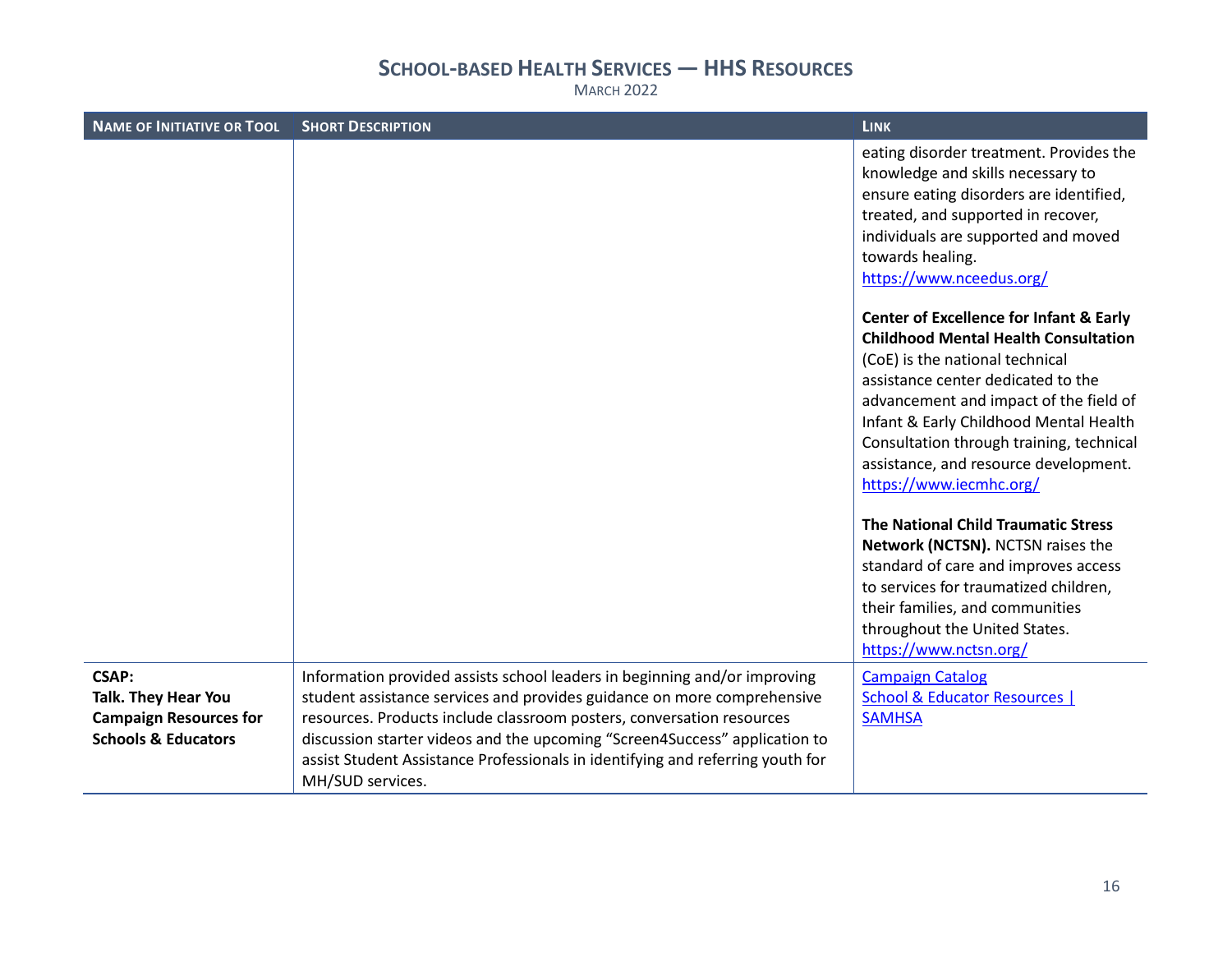| <b>NAME OF INITIATIVE OR TOOL</b>                                                                                                 | <b>SHORT DESCRIPTION</b>                                                                                                                                                                                                                                                                                                                                                                                                                                                                                                                                                                      | <b>LINK</b>                                                                                                                                                                                                                                                                                                                                                                                                                                                                                                                                                                                                                                                                                             |
|-----------------------------------------------------------------------------------------------------------------------------------|-----------------------------------------------------------------------------------------------------------------------------------------------------------------------------------------------------------------------------------------------------------------------------------------------------------------------------------------------------------------------------------------------------------------------------------------------------------------------------------------------------------------------------------------------------------------------------------------------|---------------------------------------------------------------------------------------------------------------------------------------------------------------------------------------------------------------------------------------------------------------------------------------------------------------------------------------------------------------------------------------------------------------------------------------------------------------------------------------------------------------------------------------------------------------------------------------------------------------------------------------------------------------------------------------------------------|
| <b>CSAP: Student Assistance</b><br><b>Guide for School</b><br><b>Administrators and</b><br><b>Discussion Starter Video</b>        | Provides school leaders and administrators with information regarding the<br>development and implementation of student assistance services. In this<br>guide, we review aspects of providing student assistance, including<br>connections to existing school, substance use, and mental health initiatives;<br>key components of effective programming; considerations for<br>implementation; and planning for success.                                                                                                                                                                       | <b>Discussion Starter video titled:</b><br>"By Your Side"<br>Link to Administrators Guide: Student<br><b>Assistance Guide for School</b><br>Administrator                                                                                                                                                                                                                                                                                                                                                                                                                                                                                                                                               |
| <b>CSAP: Resources for</b><br><b>Schools and Communities</b><br>to Assist Parents and<br><b>Caregivers with MH/SUD</b><br>Issues. | Resources to assist schools and communities looking to implement the<br>Substance Abuse and Mental Health Services Administration's (SAMHSA)<br>"Talk. They Hear You." <sup>®</sup> parent-focused national media campaign. The guide<br>highlights resources and best practices for sharing the campaign in your<br>school or community, including a brief history of the campaign, step-by-step<br>process for implementation, and additional resources to aid your underage<br>drinking prevention and substance use prevention efforts. Resources provided<br>in the column to the right. | <b>School Community Engagement</b><br><b>Resources Guide</b><br><b>Parent Night Out</b><br>"What Parents are Saying Pod cast"<br>Talking with your teen about vaping<br><b>Help for Talking About Alcohol and</b><br><b>Other Drugs</b><br><b>5 Conversation Goals</b><br><b>Answering Your Child's Tough Questions</b><br><b>Family Agreement Form: Avoiding</b><br><b>Alcohol</b><br><b>Keeping Your Kids Safe Brochures</b><br>Join the #WeTalked Campaign (PDF  <br>5.3 MB)<br><b>Impaired Driving: Talk With Your Kids</b><br>How To Tell If Your Child Is Drinking<br>Alcohol<br>The Consequences of Underage<br><b>Drinking</b><br>What You Can Do To Prevent Your Child<br><b>From Drinking</b> |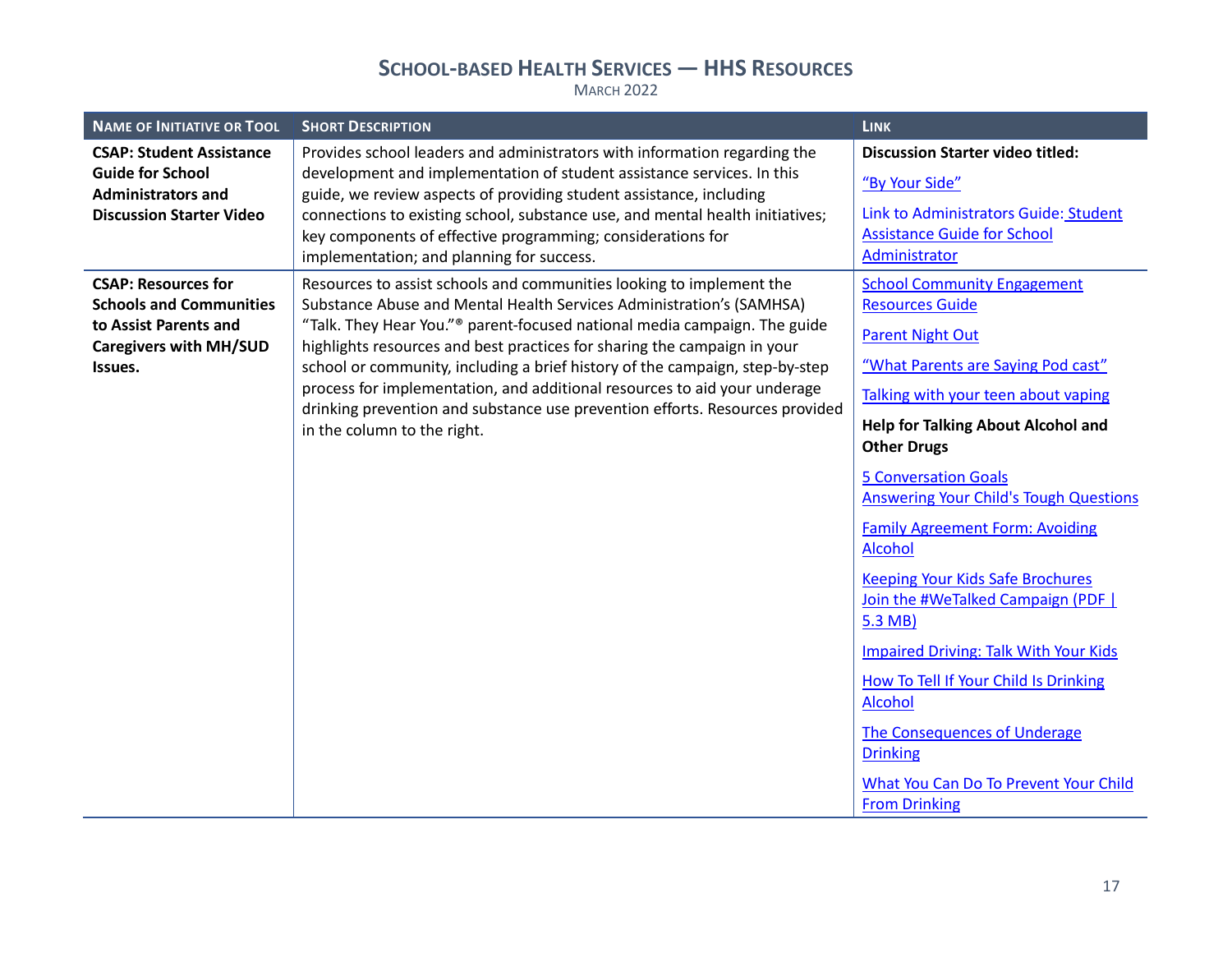| <b>NAME OF INITIATIVE OR TOOL</b>                    | <b>SHORT DESCRIPTION</b>                                                                                                                                                                                                               | <b>LINK</b>                                                                                          |
|------------------------------------------------------|----------------------------------------------------------------------------------------------------------------------------------------------------------------------------------------------------------------------------------------|------------------------------------------------------------------------------------------------------|
|                                                      |                                                                                                                                                                                                                                        | Why Small Conversations Make a Big<br>Impression                                                     |
|                                                      |                                                                                                                                                                                                                                        | Why You Should Talk With Your Child<br><b>About Alcohol and Other Drugs</b>                          |
|                                                      |                                                                                                                                                                                                                                        | <b>Why Your Child Might Start Drinking</b>                                                           |
|                                                      |                                                                                                                                                                                                                                        | Talking with your teen about marijuana                                                               |
|                                                      |                                                                                                                                                                                                                                        | Talking with your teen about opioids                                                                 |
|                                                      |                                                                                                                                                                                                                                        | Talking with your teen about alcohol<br>and other drugs                                              |
| <b>CSAP: Guides for Youth</b><br>and Campus Outreach | Series of guides are intended to help schools, healthcare providers, healthcare<br>system administrators, and community members meet the needs of individuals                                                                          | <b>Substance Misuse Prevention for Young</b><br>Adults   SAMHSA                                      |
|                                                      | at risk for, experiencing, or recovering from substance misuse and mental<br>illness. The guides review research findings, emerging and best practices,<br>knowledge gaps, and implementation challenges, and offers useful resources. | <b>Preventing Marijuana Use Among Youth</b><br><b>SAMHSA</b>                                         |
|                                                      |                                                                                                                                                                                                                                        | Screening, Brief Intervention, and<br>Referral to Treatment (SBIRT)  <br><b>SAMHSA</b>               |
|                                                      |                                                                                                                                                                                                                                        | <b>Reducing Vaping Among Youth and</b><br>Young Adults   SAMHSA                                      |
|                                                      |                                                                                                                                                                                                                                        | TAP 34: Disaster Planning Handbook for<br><b>Behavioral Health Service Programs</b><br><b>SAMHSA</b> |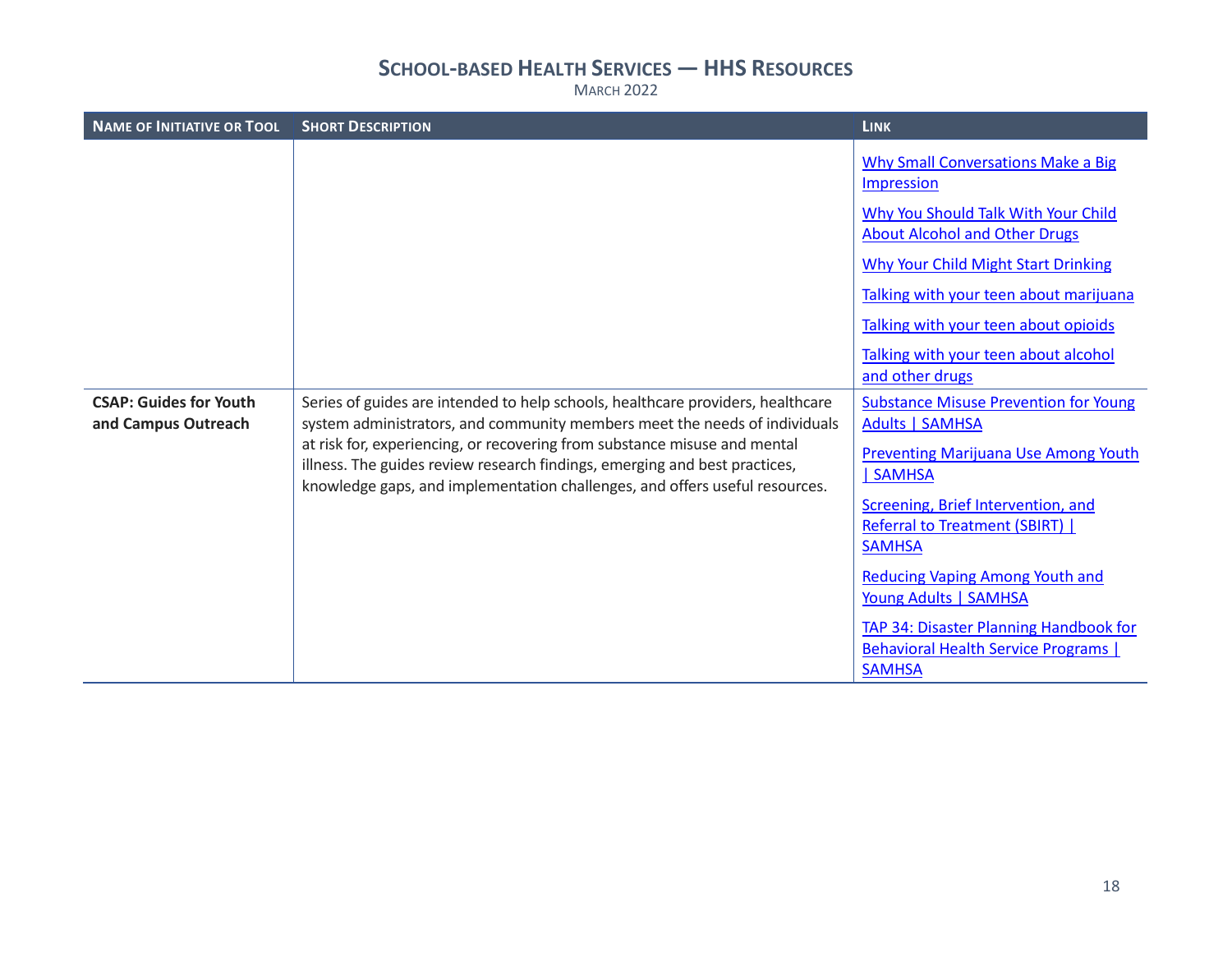| <b>NAME OF INITIATIVE OR TOOL</b>                                                                                             | <b>SHORT DESCRIPTION</b>                                                                                                                                                                                                                                                                                                                                                                                                                                                                                                                                                                                                                                                                                          | <b>LINK</b>                                                                                                                                            |
|-------------------------------------------------------------------------------------------------------------------------------|-------------------------------------------------------------------------------------------------------------------------------------------------------------------------------------------------------------------------------------------------------------------------------------------------------------------------------------------------------------------------------------------------------------------------------------------------------------------------------------------------------------------------------------------------------------------------------------------------------------------------------------------------------------------------------------------------------------------|--------------------------------------------------------------------------------------------------------------------------------------------------------|
| <b>School-based Suicide</b><br><b>Prevention: Promising</b><br>Approaches and<br><b>Opportunities for Research</b><br>Webinar | On January 14, 2022, NIH's National Institute of Mental Health (NIMH) hosted<br>a webinar providing an opportunity for diverse stakeholders, including school<br>administrators, researchers, practitioners, policymakers, and funders, to learn<br>about new and innovative practices in school-based suicide prevention. There<br>was a particular focus on risk identification, follow-up, and referral for<br>additional services for high-risk youth, and in addition to describing the<br>programs, presenters discussed preliminary research efforts and/or challenges<br>and ways to overcome common barriers to implementing suicide prevention<br>in schools, including data collection and evaluation. | https://www.nimh.nih.gov/news/event<br>s/announcements/school-based-<br>suicide-prevention-promising-<br>approaches-and-opportunities-for-<br>research |
| <b>Understanding Suicide Risk</b><br><b>Among Children and</b><br><b>Preteens:</b><br><b>A Synthesis Workshop</b>             | NIMH convened a four-part virtual research roundtable series, "Risk,<br>Resilience, & Trajectories in Preteen Suicide." The roundtables took place<br>between January and April 2021, and culminated in a synthesis meeting in<br>June 2021. The series brought together a diverse group of expert panelists to<br>assess the state of the science and short- and longer-term research priorities<br>related to preteen suicide risk and risk trajectories, concluding with a Q&A<br>with Dr. Josh Gordon and Admiral Rachel Levine, MD.                                                                                                                                                                          | https://www.nimh.nih.gov/news/event<br>s/2021/understanding-suicide-risk-<br>among-children-and-pre-teens-a-<br>synthesis-workshop                     |
|                                                                                                                               | <b>SOCIAL DETERMINANTS OF HEALTH</b>                                                                                                                                                                                                                                                                                                                                                                                                                                                                                                                                                                                                                                                                              |                                                                                                                                                        |
| <b>Healthy Out-of-School</b><br><b>Time (HOST) Coalition</b><br>website                                                       | This website for the HOST coalition identifies events and resources on healthy<br>eating, physical activity, health, screen time, and social supports. It includes<br>links to dozens of other related organizations.                                                                                                                                                                                                                                                                                                                                                                                                                                                                                             | https://childcareta.acf.hhs.gov/ncase-<br>resource-library/healthy-out-school-<br>time-host-coalition-website                                          |
| <b>Healthy States: Health and</b><br><b>Safety Training Toolkit</b>                                                           | This toolkit provides guidance and resources for meeting Child Care and<br>Development Fund (CCDF) health and safety training basic requirements as<br>well as best practice. Topics covered include infectious diseases, medication<br>administration, facilities safety, transportation, emergency preparedness,<br>child abuse and maltreatment, and more.                                                                                                                                                                                                                                                                                                                                                     | https://childcareta.acf.hhs.gov/ncase-<br>resource-library/healthy-states-health-<br>and-safety-training-toolkit                                       |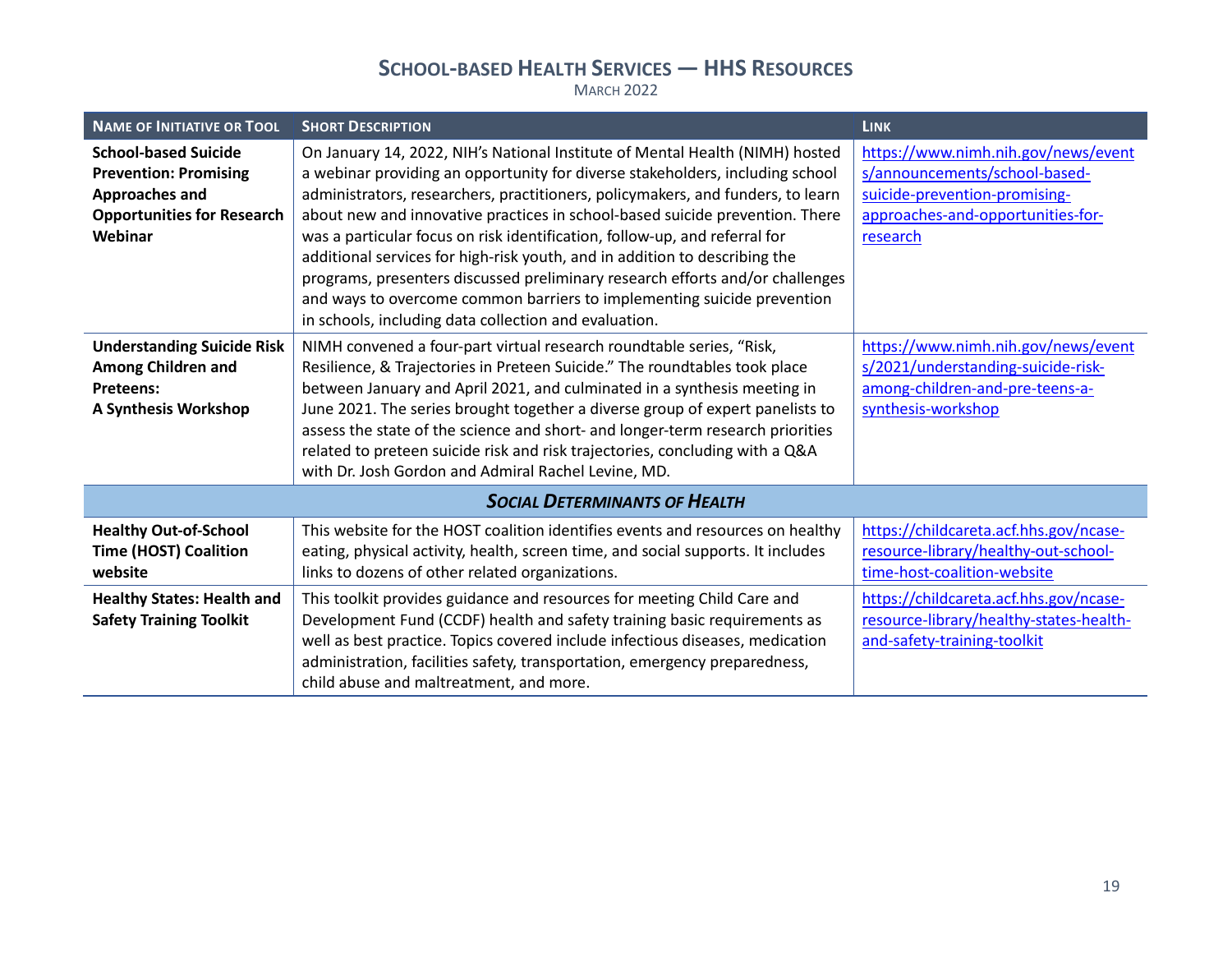| <b>NAME OF INITIATIVE OR TOOL</b>                                                                                                                   | <b>SHORT DESCRIPTION</b>                                                                                                                                                                                                                                                                                                                                                                                                                                                                                                                                                                                                                         | <b>LINK</b>                                                                                                                                         |
|-----------------------------------------------------------------------------------------------------------------------------------------------------|--------------------------------------------------------------------------------------------------------------------------------------------------------------------------------------------------------------------------------------------------------------------------------------------------------------------------------------------------------------------------------------------------------------------------------------------------------------------------------------------------------------------------------------------------------------------------------------------------------------------------------------------------|-----------------------------------------------------------------------------------------------------------------------------------------------------|
| <b>Protection and Advocacy</b><br><b>Systems (P&amp;As)</b>                                                                                         | ACL's 57 Protection and Advocacy Systems (P&As) use a range of strategies to<br>promote the rights of individuals with disabilities, including legal advocacy,<br>information and referral, training and technical, self-advocacy training, and<br>public awareness. Many P&As have worked to ensure adequate school-based<br>mental health services are in place to reduce reliance on seclusion and<br>restraint for children with behavioral and mental health needs, and<br>additionally P&As have advocated for children with disabilities to receive the<br>school-based health services needed to attend and participate in school daily. | https://acl.gov/programs/aging-and-<br>disability-networks/state-protection-<br>advocacy-systems                                                    |
| <b>Dating Matters Toolkit</b>                                                                                                                       | The Dating Matters Toolkit gives strategies for individuals, peers, families,<br>schools, and neighborhoods to help prevent teen dating violence. It focuses<br>on teaching 11 to 14-yearolds the skills needed to have healthy relationships<br>and prevent negative relationship behaviors.                                                                                                                                                                                                                                                                                                                                                    | Dating Matters <sup>®</sup> Toolkit   VetoViolence<br>(cdc.gov)                                                                                     |
| <b>Dating Matters Training for</b><br><b>Educators</b>                                                                                              | This online accredited course uses expert interviews, interactions, storytelling,<br>and educator insights to make teen dating violence prevention relevant for<br>educators, youth leaders, and everyone working with teens. The Training for<br>Educators in one component of Dating Matters.                                                                                                                                                                                                                                                                                                                                                  | Dating Matters <sup>®</sup> Toolkit   VetoViolence<br>(cdc.gov)                                                                                     |
| <b>Child Abuse &amp; Neglect:</b><br>A Technical Package for<br>Policy, Norm, and<br><b>Programmatic Activities</b>                                 | This technical package represents a select group of strategies based on the<br>best available evidence to help prevent child abuse and neglect. The<br>strategies represented in this package include those with a focus on<br>preventing child abuse and neglect from happening in the first place as well as<br>approaches to lessen the immediate and long-term harms of child abuse and<br>neglect; one such strategy discussed is providing quality care and education<br>early in life.                                                                                                                                                    | <b>Preventing Child Abuse and Neglect: A</b><br>Technical Package for Policy, Norm, and<br>Programmatic Activities (cdc.gov)                        |
| <b>Preventing Intimate</b><br><b>Partner Violence Across</b><br>the Lifespan: A Technical<br>Package of Programs,<br><b>Policies, and Practices</b> | This technical package represents a select group of strategies based on the<br>best available evidence to help communities and states sharpen their focus on<br>prevention activities with the greatest potential to prevent intimate partner<br>violence (IPV) and its consequences across the lifespan. The strategies<br>represented in this package include those with a focus on preventing IPV,<br>including teen dating violence, from happening in the first place or to prevent<br>it from continuing, as well as approaches to lessen the immediate and long-<br>term harms of partner violence.                                       | <b>Preventing Intimate Partner Violence</b><br><b>Across the Lifespan: A Technical</b><br>Package of Programs, Policies, and<br>Practices (cdc.gov) |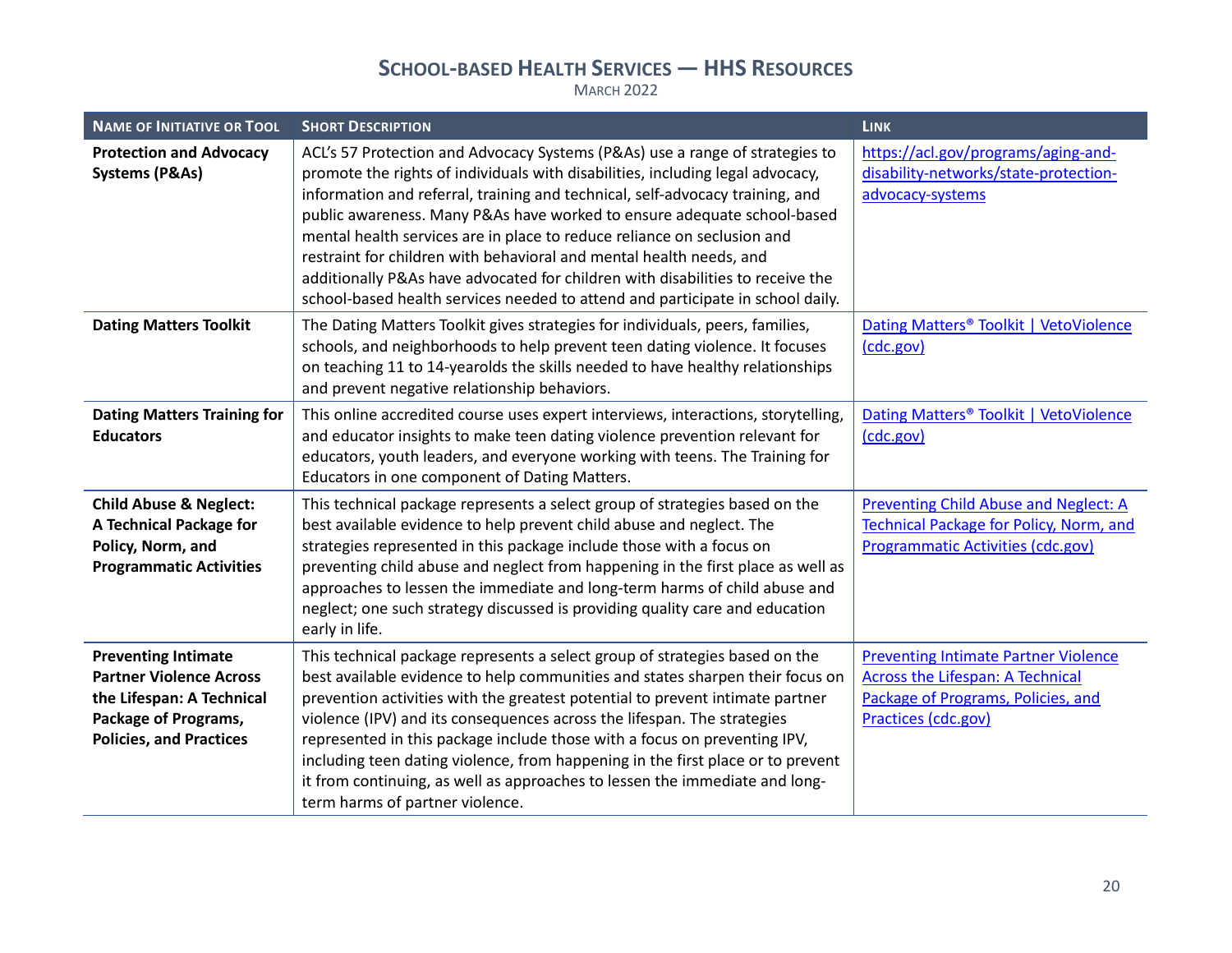| <b>NAME OF INITIATIVE OR TOOL</b>                                                                                                                                                                                                 | <b>SHORT DESCRIPTION</b>                                                                                                                                                                                                                                                                                                                                                                                                                                                                                                                                                                                             | <b>LINK</b>                                                                                                                                                       |
|-----------------------------------------------------------------------------------------------------------------------------------------------------------------------------------------------------------------------------------|----------------------------------------------------------------------------------------------------------------------------------------------------------------------------------------------------------------------------------------------------------------------------------------------------------------------------------------------------------------------------------------------------------------------------------------------------------------------------------------------------------------------------------------------------------------------------------------------------------------------|-------------------------------------------------------------------------------------------------------------------------------------------------------------------|
| <b>STOP SV: A Technical</b><br><b>Package to Prevent Sexual</b><br><b>Violence</b>                                                                                                                                                | This technical package represents a select group of strategies based on the<br>best available evidence to help communities and states sharpen their focus on<br>prevention activities with the greatest potential to reduce sexual violence (SV)<br>and its consequences. The strategies and approaches in this package<br>represent different levels of the social ecology with efforts not only intended<br>to impact individual behaviors, but also the relationships, families, schools,<br>communities, and social structures that influence risk and protective factors<br>for SV and ultimately SV behaviors. | <b>STOP SV: A Technical Package to</b><br><b>Prevent Sexual Violence (cdc.gov)</b>                                                                                |
| <b>Child Abuse &amp; Neglect: A</b><br><b>Technical Package for</b><br>Policy, Norm, and<br><b>Programmatic Activities</b>                                                                                                        | This technical package represents a select group of strategies based on the<br>best available evidence to help prevent child abuse and neglect. The<br>strategies represented in this package include those with a focus on<br>preventing child abuse and neglect from happening in the first place as well as<br>approaches to lessen the immediate and long-term harms of child abuse and<br>neglect; one such strategy discussed is providing quality care and education<br>early in life.                                                                                                                        | Preventing Child Abuse and Neglect: A<br><b>Technical Package for Policy, Norm, and</b><br>Programmatic Activities (cdc.gov)                                      |
| <b>USDA Demonstration</b><br><b>Project to Evaluate Using</b><br><b>Medicaid Eligibility Data to</b><br><b>Directly Certify Children</b><br>for Free and Reduced Price<br><b>School Meals</b><br><b>Children's Safety Network</b> | CMCS has collaborated with FNS/USDA on their demonstration project for<br>states to evaluate the impact of using Medicaid eligibility data to directly<br>certify students for free and reduced priced school meals. To promote this<br>opportunity to states, CMCS discussed this opportunity during a Medicaid<br>Eligibility Technical Advisory Group meeting and also issued an Informational<br>Bulletin on 9/10/21.<br>The HRSA-funded Children's Safety Network (CSN) offers technical assistance to                                                                                                          | https://www.fns.usda.gov/cn/usda-<br>demonstration-project-evaluate-using-<br>medicaid-eligibility-data-directly-certify<br>https://www.childrenssafetynetwork.or |
|                                                                                                                                                                                                                                   | states and jurisdiction health departments to increase their capacity to address<br>childhood injuries and violence. CSN provides technical assistance on a wide<br>range of injury prevention topics and in a variety of capacity building areas.*                                                                                                                                                                                                                                                                                                                                                                  | g/technical-assistance                                                                                                                                            |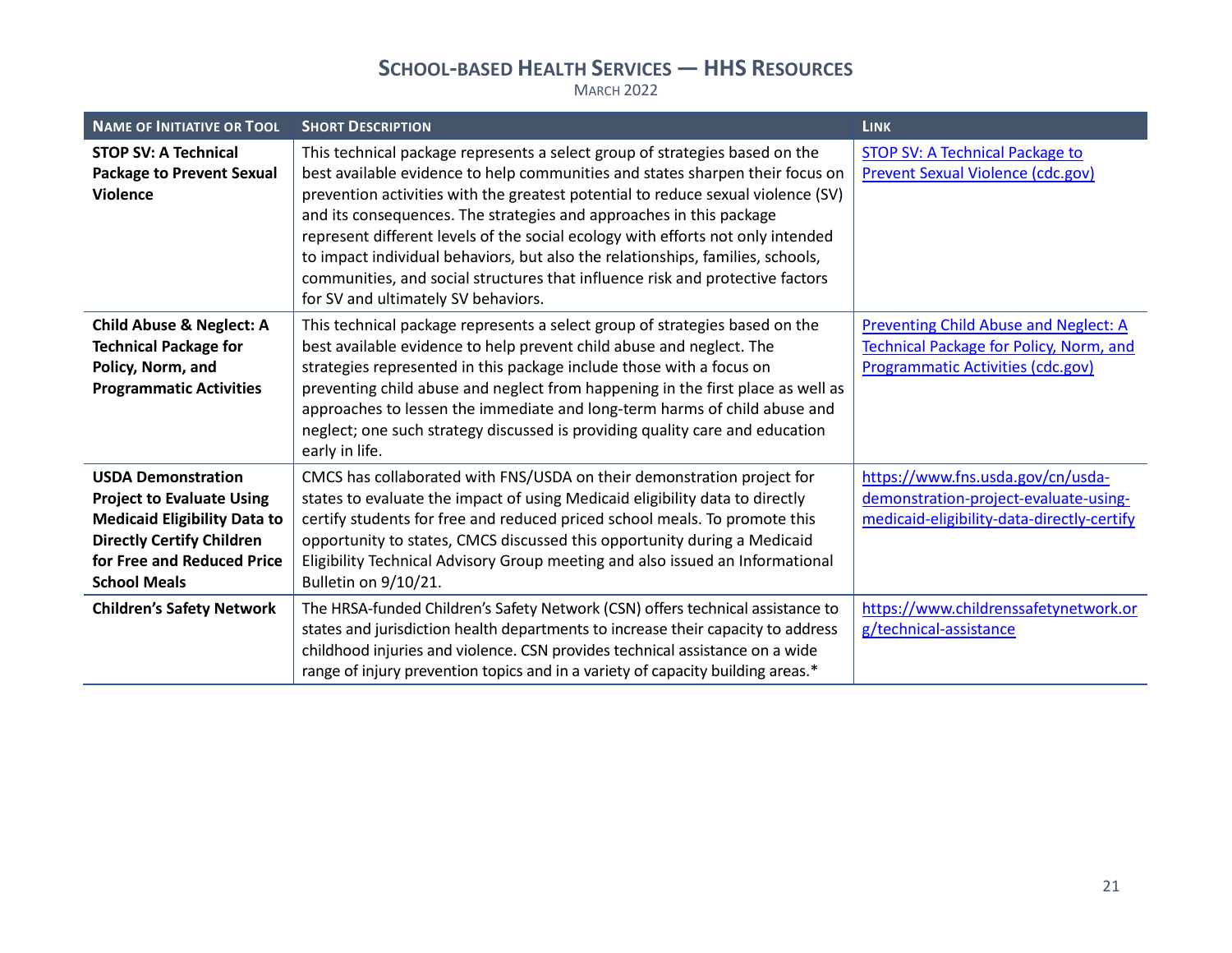| <b>NAME OF INITIATIVE OR TOOL</b>                                                                                                                                                                                         | <b>SHORT DESCRIPTION</b>                                                                                                                                                                                                                                                                                                                                                                                                                                                                                                                                                                                                                                                                                                                                                                                                                                                               | <b>LINK</b>                                                                     |
|---------------------------------------------------------------------------------------------------------------------------------------------------------------------------------------------------------------------------|----------------------------------------------------------------------------------------------------------------------------------------------------------------------------------------------------------------------------------------------------------------------------------------------------------------------------------------------------------------------------------------------------------------------------------------------------------------------------------------------------------------------------------------------------------------------------------------------------------------------------------------------------------------------------------------------------------------------------------------------------------------------------------------------------------------------------------------------------------------------------------------|---------------------------------------------------------------------------------|
|                                                                                                                                                                                                                           | <b>HEALTH CARE</b>                                                                                                                                                                                                                                                                                                                                                                                                                                                                                                                                                                                                                                                                                                                                                                                                                                                                     |                                                                                 |
| <b>Pediatric Mental Health</b><br><b>Care Access (PMHCA) and</b><br>the American Rescue Plan<br><b>Act - Pediatric Mental</b><br><b>Health Care Access - New</b><br><b>Area Expansion (ARP-</b><br><b>PMHCA) Programs</b> | Announces expansion of Pediatric Mental Health Care Access (PMHCA) projects<br>into new states and geographic areas, including tribal areas. Through these<br>programs, new state and regional networks of pediatric mental health care<br>teams can now provide tele-consultations, training, technical assistance, and<br>care coordination for pediatric primary care providers to diagnose, treat and<br>refer children and youth with mental health conditions and substance use<br>disorders. Recent grant awards from the Health Resources and Services<br>Administration [HRSA]'s Maternal and Child Health Bureau [MCHB] have<br>increased the number of such networks from 21 to 46 projects throughout the<br>country. Visit this webpage to identify the project in your vicinity, and for<br>contact information and a summary of each funded tele-mental health project. | https://mchb.hrsa.gov/training/project<br>s.asp?program=34                      |
| <b>COVID-19 Telehealth</b><br><b>Program (Invoices &amp;</b><br><b>Reimbursements)</b>                                                                                                                                    | Provides funding, appropriated by Congress, to help health care providers<br>provide connected care services to patients at their homes or mobile<br>locations in response to the COVID-19 pandemic. The COVID-19 Telehealth<br>Program provides immediate support to eligible health care providers<br>responding to the COVID-19 pandemic by fully funding their<br>telecommunications services, information services, and devices necessary to<br>provide critical connected care services. This webpage serves as a hub for<br>information, forms and processes related to this reimbursement program. The<br>Federal Communications Commission [FCC] has provided a set of Frequently<br>Asked Questions [FAQ's] for this program.                                                                                                                                                | https://www.fcc.gov/covid-19-<br>telehealth-program-invoices-<br>reimbursements |
| <b>Healthy Schools Branch</b>                                                                                                                                                                                             | CDC's Healthy Schools Branch works with states, school systems,<br>communities, and national partners to prevent chronic disease and promote<br>the health and emotional well-being of children and adolescents in schools,<br>prioritizing underserved K-12 schools, including those in rural and tribal<br>communities. The program uses the Whole School, Whole Community, Whole<br>Child framework to improve physical and mental health, encompassing<br>healthy in-school and out-of-school time programs and staff wellness.                                                                                                                                                                                                                                                                                                                                                    | https://www.cdc.gov/healthyschools/in<br>dex.htm                                |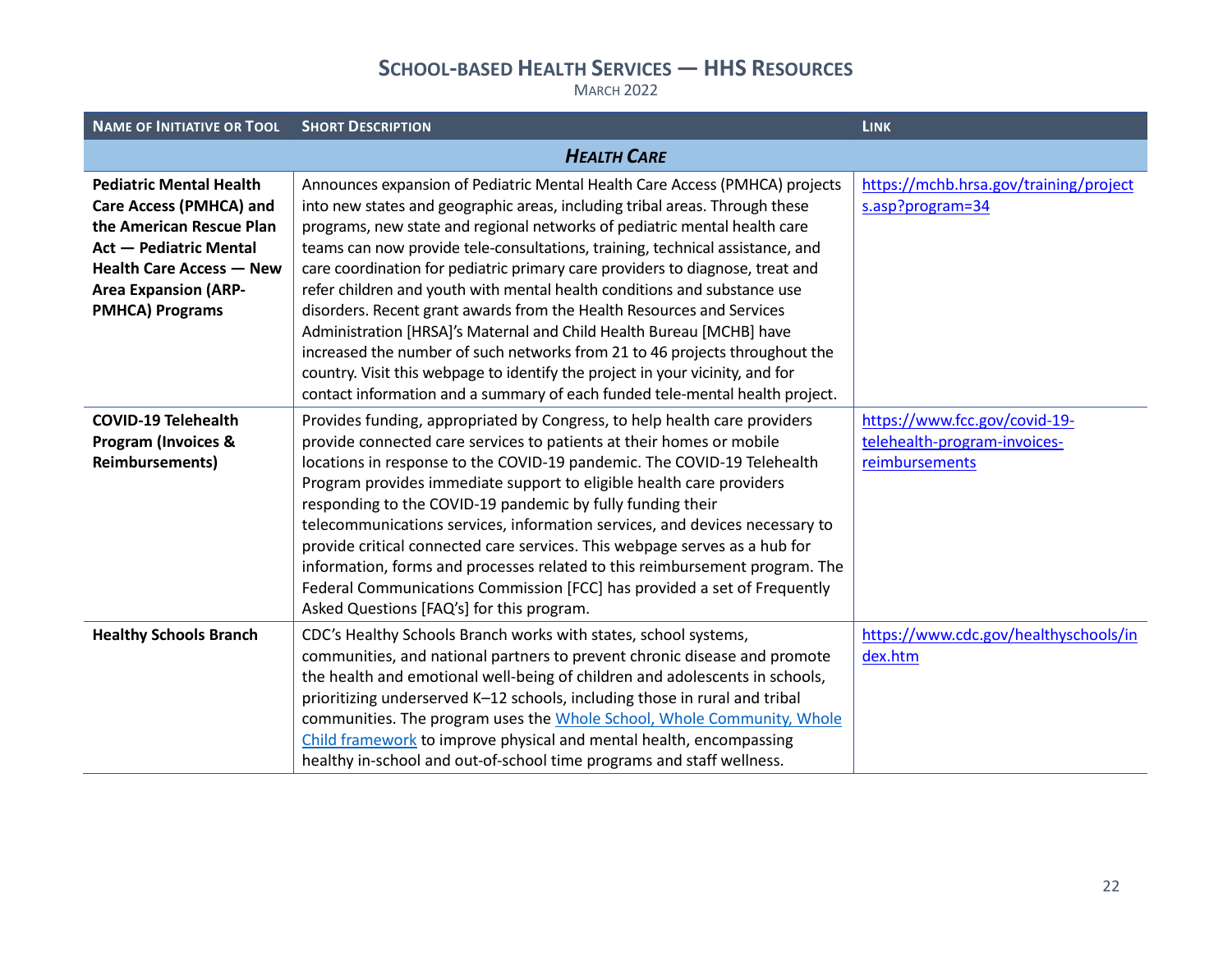| <b>NAME OF INITIATIVE OR TOOL</b>                                                                                                     | <b>SHORT DESCRIPTION</b>                                                                                                                                                                                                                                                                                                                                                                             | <b>LINK</b>                                                                                                                                                                                                                          |
|---------------------------------------------------------------------------------------------------------------------------------------|------------------------------------------------------------------------------------------------------------------------------------------------------------------------------------------------------------------------------------------------------------------------------------------------------------------------------------------------------------------------------------------------------|--------------------------------------------------------------------------------------------------------------------------------------------------------------------------------------------------------------------------------------|
| <b>Resources on Managing</b><br><b>Health Conditions</b>                                                                              | Includes resources and research briefs on the following subject areas:<br><b>School Health Services</b><br><b>Chronic Health Conditions</b><br><b>Virtually Healthy Schools</b><br>Whole School, Whole Community, Whole Child model (WSCC)                                                                                                                                                           | <b>Managing Health Conditions (cdc.gov)</b><br>Research briefs:<br>• Addressing the Needs of Students<br>with Chronic Health Conditions:<br><b>Strategies for Schools</b><br>• Chronic Health Conditions<br>and Academic Achievement |
| <b>Promoting Adolescent</b><br><b>Health Through School-</b><br><b>Based HIV Prevention</b><br>(PS18-1807) Program<br><b>Guidance</b> | One of CDC's key programmatic strategies is to improve schools' capacity to<br>increase adolescents' access to key preventive SHS either by providing on-site<br>services or making referrals to adolescent-friendly community-based health<br>service providers. CDC provides program guidance icon on how to increase<br>student access to SHS.                                                    | https://www.cdc.gov/healthyyouth/fun<br>dedprograms/1807/resources/PS18-<br>1807-GUIDANCE508.pdf                                                                                                                                     |
| <b>Adolescent Health: What</b><br><b>Works in Schools: Sexual</b><br><b>Health Services</b>                                           | The CDC has established an evidence-based approach schools can implement<br>to help prevent HIV, STDs, and unintended pregnancy among adolescents.<br>This info brief focuses on increasing access to sexual health services-<br>preventive health care services that schools can connect students to either on<br>site or in the community.                                                         | https://www.cdc.gov/healthyyouth/wh<br>atworks/pdf/what-works-sexual-health-<br>services.pdf                                                                                                                                         |
| <b>GYT: Get Yourself Tested</b><br>for High Schools                                                                                   | Get Yourself Tested (GYT) is an empowering campaign that can be<br>implemented in high schools to encourage young people to get tested for<br>human immunodeficiency virus (HIV) and sexually transmitted diseases<br>(STDs). Students and staff can work jointly on the campaign to develop<br>materials and plan school-wide events focused on prevention and testing.                             | https://www.cdc.gov/healthyyouth/get<br>yourself tested/index.htm                                                                                                                                                                    |
| <b>Condom Availability</b><br>Programs (CAPs) in<br><b>Schools: Things to</b><br><b>Consider</b>                                      | CDC has identified action steps for schools and districts considering Condom<br>Availability Programs (CAPs). These steps can be effective whether the<br>program is for the entire school district or just one school and can be used to<br>start a new program or improve an existing one. The strategies are based on<br>research literature, expert experience, and successful program examples. | https://www.cdc.gov/healthyyouth/hea<br>Ithservices/caps/pdf/caps.pdf                                                                                                                                                                |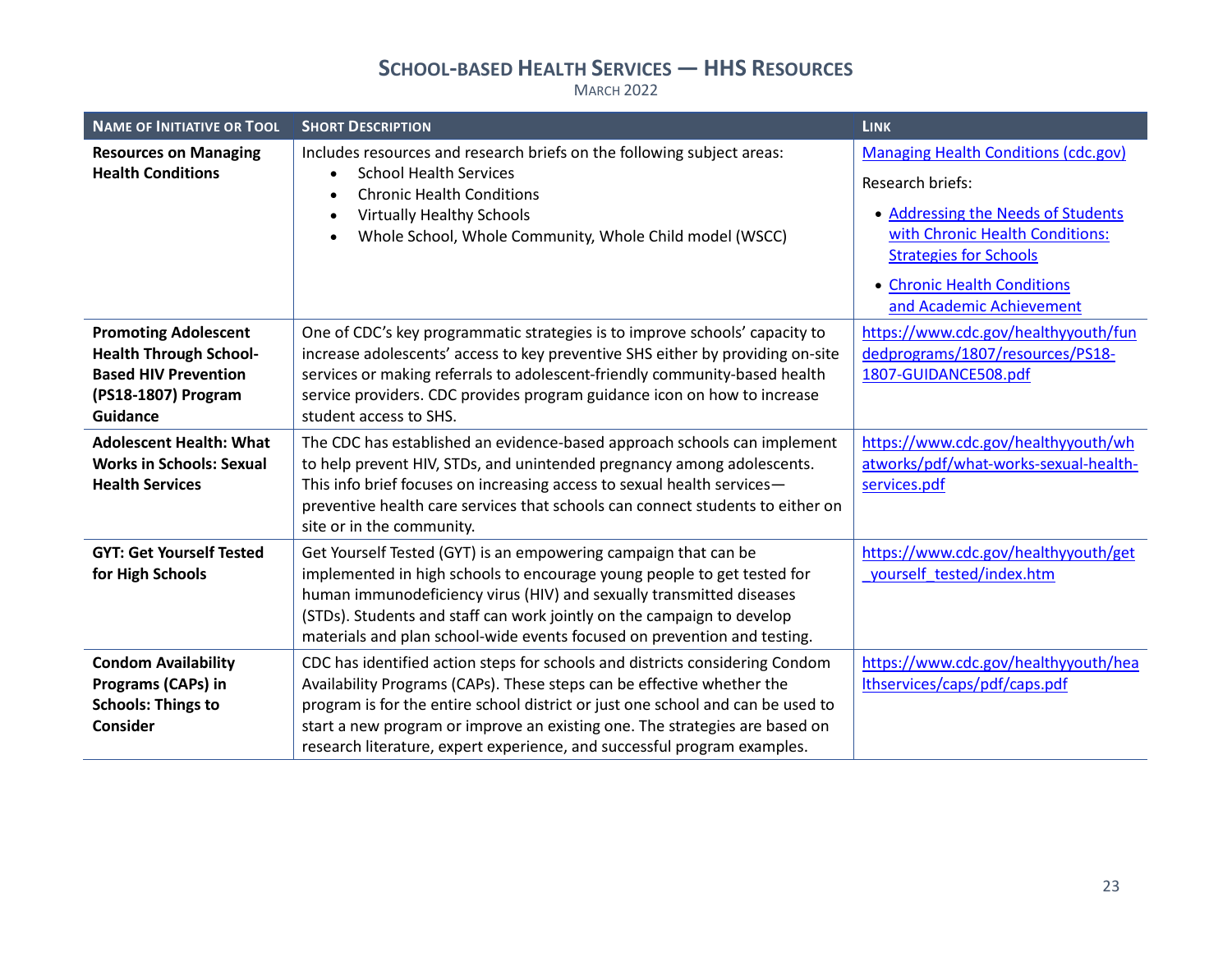| <b>NAME OF INITIATIVE OR TOOL</b>                                                                        | <b>SHORT DESCRIPTION</b>                                                                                                                                                                                                                                                                                                                                                                                                                                                                                                                                                                                                                                                                                                                           | <b>LINK</b>                                                                                       |
|----------------------------------------------------------------------------------------------------------|----------------------------------------------------------------------------------------------------------------------------------------------------------------------------------------------------------------------------------------------------------------------------------------------------------------------------------------------------------------------------------------------------------------------------------------------------------------------------------------------------------------------------------------------------------------------------------------------------------------------------------------------------------------------------------------------------------------------------------------------------|---------------------------------------------------------------------------------------------------|
| <b>Preventing Suicide: A</b><br><b>Technical Package of</b><br>Policy, Programs, and<br><b>Practices</b> | This technical package represents a select group of strategies based on the<br>best available evidence to help communities and states sharpen their focus on<br>prevention activities with the greatest potential to prevent suicide. The<br>strategies and approaches included in this technical package represent<br>different levels of the social ecology, with efforts intended to impact<br>community and societal levels, as well individual and relationship levels; one<br>such strategy includes promoting connectedness within and between<br>multiples levels of the social ecology, for instance between individuals,<br>families, schools, neighborhoods, workplaces, faith communities, cultural<br>groups, and society as a whole. | <b>Preventing Suicide: A Technical Package</b><br>of Policy, Programs, and Practices<br>(cdc.gov) |
| <b>Heads Up for School</b><br><b>Nurses</b>                                                              | HEADS UP to Schools materials are for school nurses. The signs and symptoms<br>checklist is particularly useful in helping to monitor a student with a head<br>injury. The fact sheet for parents should be sent home with a student who has<br>a head injury so that parents and caregivers know which symptoms to look<br>out for at home.                                                                                                                                                                                                                                                                                                                                                                                                       | <b>Heads Up for School Nurses</b>                                                                 |
| <b>Heads Up for Teachers,</b><br><b>Counselors and School</b><br><b>Professionals</b>                    | The fact sheet for teachers, counselors, and school professionals can serve as<br>a quick reference guide in the classroom. The magnet can be placed in any<br>number of locations, from a school filing cabinet to the refrigerator in the staff<br>lounge, the cafeteria, or wherever you think it might be most visible. The<br>laminated card can be included in first aid kits.                                                                                                                                                                                                                                                                                                                                                               | <b>Heads Up for Teachers</b>                                                                      |
| <b>Heads Up for Schools:</b><br><b>Parents</b>                                                           | This is information about TBI for parents to share with schools.                                                                                                                                                                                                                                                                                                                                                                                                                                                                                                                                                                                                                                                                                   | <b>Heads Up for Parents</b>                                                                       |
| <b>Health Impact in Five Years</b><br>Initiative                                                         | The Health Impact in 5 Years (HI-5) initiative highlights non-clinical,<br>community-wide approaches that have evidence reporting 1) positive health<br>impacts, 2) results within five years, and 3) cost effectiveness and/or cost<br>savings over the lifetime of the population or earlier. CDC developed evidence<br>briefs depicting the health outcomes and cost savings and organized the<br>interventions for decision makers. Three of the evidence briefs depict<br>interventions to promote child health and well-being in schools:<br><b>Early Childhood Education</b><br>$\bullet$<br><b>School-Based Violence Prevention</b><br><b>School-based Programs to Increase Physical Activity</b>                                          | <b>Health Impact in 5 Years</b>                                                                   |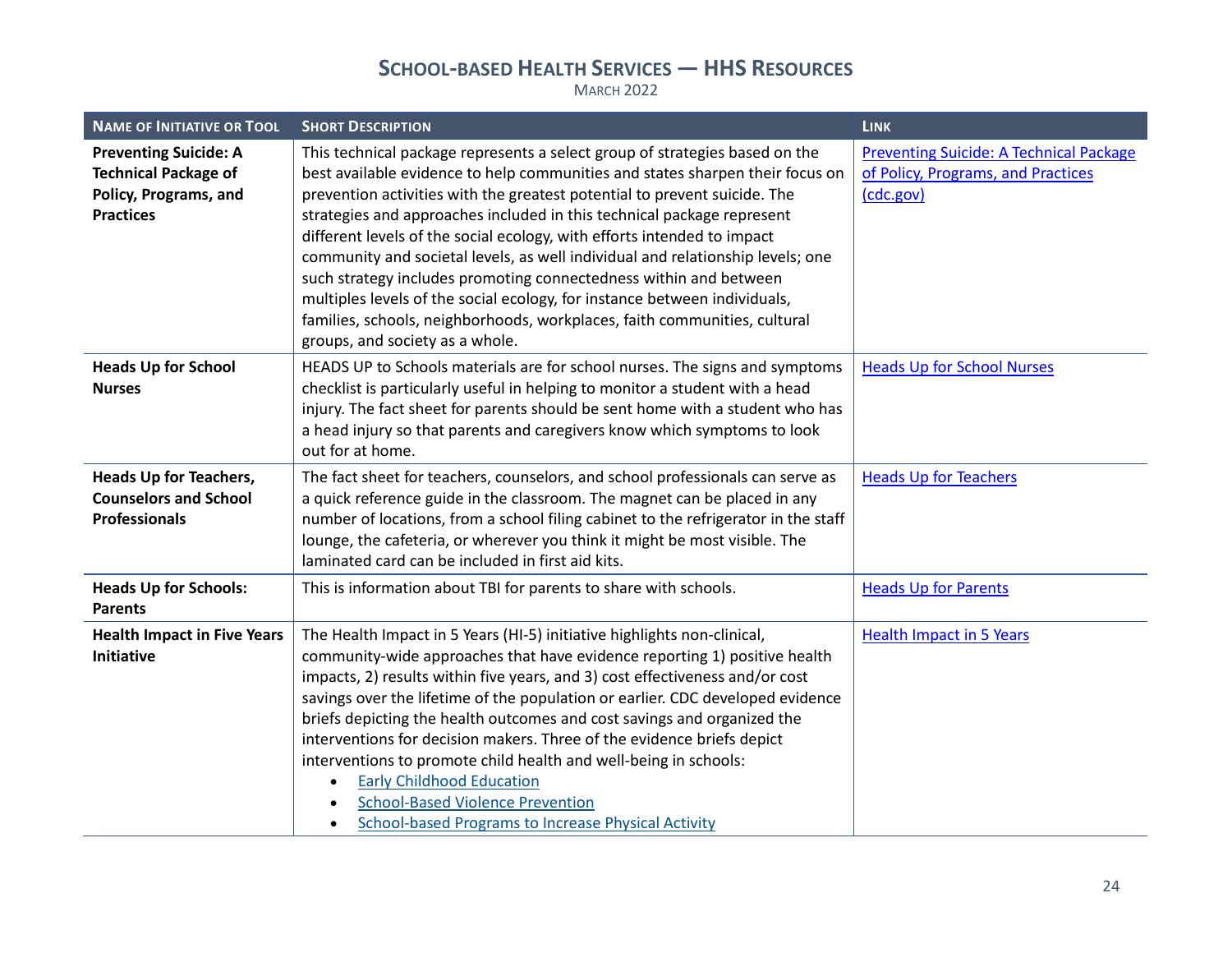| <b>NAME OF INITIATIVE OR TOOL</b>                                                                                                                                                                                                                       | <b>SHORT DESCRIPTION</b>                                                                                                                                                                                                                                                                                                                                                                                                                                                                                                                                                                                                                                              | <b>LINK</b>                                                                                                                                                                                                                                                                                      |
|---------------------------------------------------------------------------------------------------------------------------------------------------------------------------------------------------------------------------------------------------------|-----------------------------------------------------------------------------------------------------------------------------------------------------------------------------------------------------------------------------------------------------------------------------------------------------------------------------------------------------------------------------------------------------------------------------------------------------------------------------------------------------------------------------------------------------------------------------------------------------------------------------------------------------------------------|--------------------------------------------------------------------------------------------------------------------------------------------------------------------------------------------------------------------------------------------------------------------------------------------------|
| <b>Steps States Can Take to</b><br><b>Ensure Children and</b><br><b>Adolescents Receive Vision</b><br>and Hearing Services                                                                                                                              | Describes promising practices and state examples for connecting children and<br>adolescents to services after positive hearing or vision screens.                                                                                                                                                                                                                                                                                                                                                                                                                                                                                                                     | https://www.medicaid.gov/medicaid/b<br>enefits/early-and-periodic-screening-<br>diagnostic-and-treatment/vision-and-<br>hearing-screening-services-children-<br>and-adolescents/steps-states-can-take-<br>ensure-children-and-adolescents-<br>receive-vision-and-hearing-<br>services/index.html |
| <b>School Based Health</b><br>Alliance, a HRSA-funded<br><b>National Training and</b><br><b>Technical Assistance</b><br><b>Partner</b><br><b>School Based Health</b><br>Alliance - The Children's<br><b>Health and Education</b><br><b>Mapping Tool</b> | HRSA funds the School-Based Health Alliance as a National Training and Technical<br>Assistance Partner (NTTAP) to produce T/TA (Training and Technical Assistance)<br>resources for health centers, particularly those with School-Based Service Sites.<br>These resources are housed on the School Based Health Alliance website and on<br>HRSA's National Resource Center Health Center Resource Clearinghouse.*<br>This tool leverages the latest National School-Based Health Care Census data<br>and geographic information system technology to provide an interactive look at<br>the intersection of school-based health centers (SBHCs) and high-need areas.* | https://www.sbh4all.org/<br>https://www.healthcenterinfo.org/our-<br>partners/school-based-health-alliance/<br>http://data.sbh4all.org/sbhadb/maps/                                                                                                                                              |
| <b>School Based Health</b><br>Alliance - Resource Page                                                                                                                                                                                                  | This resource hub contains videos, fact sheets, links, articles, and research<br>that address such topics as COVID-19, telehealth, vaccines and immunizations,<br>children's health and education mapping tool, and additional topics relevant<br>to school-aged children and adolescents.*                                                                                                                                                                                                                                                                                                                                                                           | https://www.sbh4all.org/resources/                                                                                                                                                                                                                                                               |
| <b>School Based Health</b><br>Alliance - Webinar<br><b>Archive</b>                                                                                                                                                                                      | This archive contains webinars from October 2013 to December 2021. The<br>webinars include a wide range of topics, such as Virtual Tools for Schools &<br>SBHCs During the Pandemic and Enhancing SBHCs; Screening, Brief<br>Intervention and Referral to Treatment (SBIRT), addressing adolescent dating<br>violence, and health equity.                                                                                                                                                                                                                                                                                                                             | https://www.sbh4all.org/what-we-<br>do/services/training/webinars/webinar<br>-archive/                                                                                                                                                                                                           |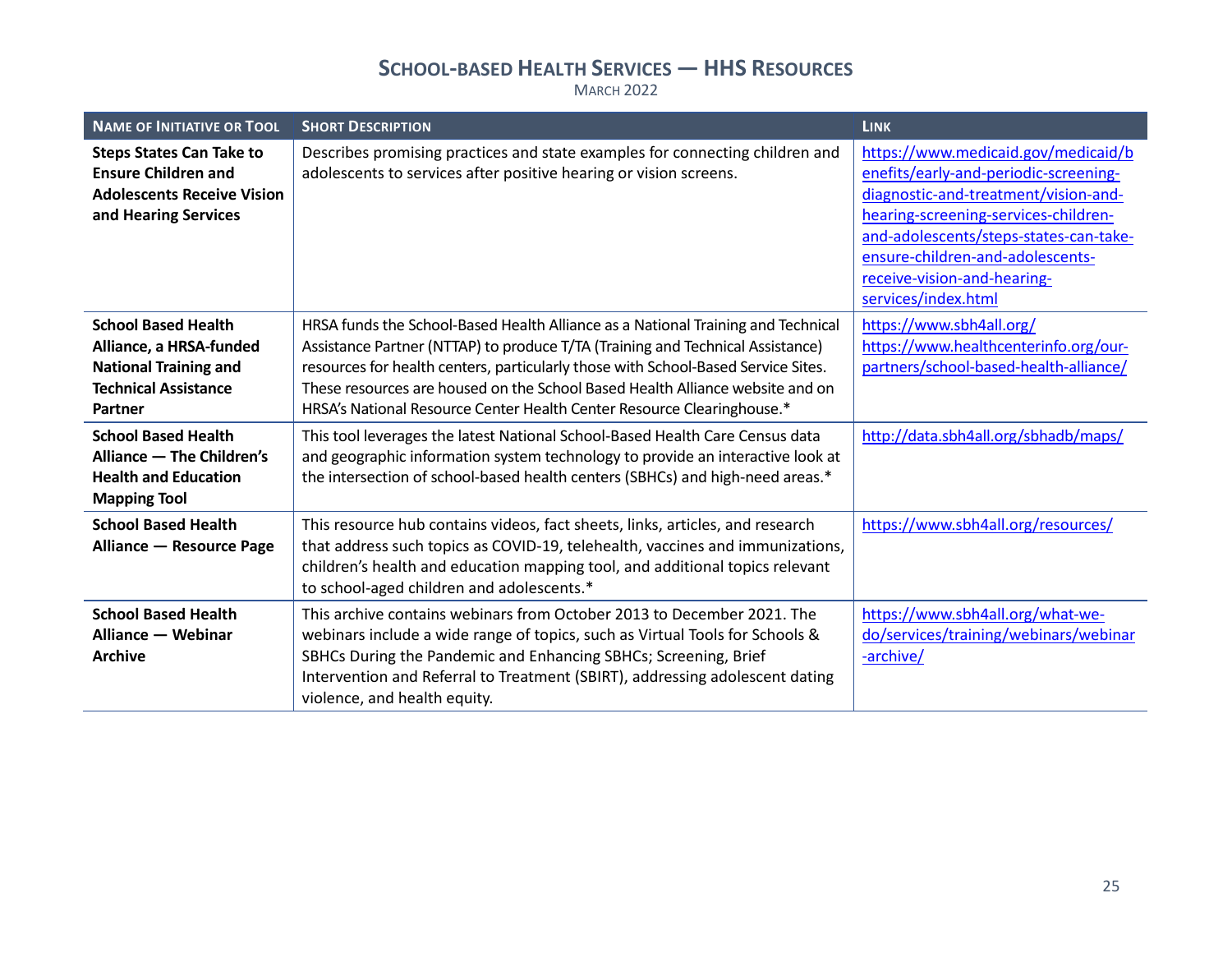| <b>NAME OF INITIATIVE OR TOOL</b>                                                                                              | <b>SHORT DESCRIPTION</b>                                                                                                                                                                                                                                                                                                                                                                                                                                                                                                                                                                                                                                                                                                                                                                                                                                                                                                                                                                                                                                                      | <b>LINK</b>                                                                                                                                                                                                                                                                                                                                                                                                                                                                                                          |
|--------------------------------------------------------------------------------------------------------------------------------|-------------------------------------------------------------------------------------------------------------------------------------------------------------------------------------------------------------------------------------------------------------------------------------------------------------------------------------------------------------------------------------------------------------------------------------------------------------------------------------------------------------------------------------------------------------------------------------------------------------------------------------------------------------------------------------------------------------------------------------------------------------------------------------------------------------------------------------------------------------------------------------------------------------------------------------------------------------------------------------------------------------------------------------------------------------------------------|----------------------------------------------------------------------------------------------------------------------------------------------------------------------------------------------------------------------------------------------------------------------------------------------------------------------------------------------------------------------------------------------------------------------------------------------------------------------------------------------------------------------|
| <b>Best Practice Guide on</b><br><b>Telehealth for School-</b><br><b>Based Services</b>                                        | This resource available on Telehealth.HHS.gov, which is managed by HRSA,<br>provides information for providers on implementing telehealth in schools.<br>School-based telehealth increases access to health care, which helps students<br>stay or become healthy and focus on learning. Included in this resource is<br>information on school-based telehealth services for primary care and<br>behavioral health.                                                                                                                                                                                                                                                                                                                                                                                                                                                                                                                                                                                                                                                            | https://telehealth.hhs.gov/providers/sc<br>hool-based-telehealth/                                                                                                                                                                                                                                                                                                                                                                                                                                                    |
| <b>Collaborative</b><br>Improvement and<br><b>Innovation Network on</b><br><b>School-Based Health (SBH)</b><br><b>Services</b> | The program aims to improve the access children and adolescents have to<br>high quality, comprehensive health care by expanding use of evidence-based<br>models of school-based health services, including SBH centers and<br>comprehensive school mental health systems. The program helps states<br>promote the quality, sustainability and growth of SBHs, which increase<br>students' access to behavioral health care and address adverse effects of<br>social determinants of health on students and their families.                                                                                                                                                                                                                                                                                                                                                                                                                                                                                                                                                    | https://www.hrsa.gov/library/collabora<br>tive-improvement-and-innovation-<br>network-coiin-school-based-health-<br>services                                                                                                                                                                                                                                                                                                                                                                                         |
| <b>Adolescent Health Topics</b>                                                                                                | The Office of Population Affairs (OPA) provides content on its website $-$<br>https://opa.hhs.gov/adolescent-health - on:<br>Adolescent Development Explained guide with information on the major<br>1)<br>developmental changes that occur in adolescence and how parents and<br>caring adults can support adolescents (created in collaboration with the<br>Johns Hopkins University Bloomberg School of Public Health Center for<br>Adolescent Health);<br>2) Positive Youth Development, a strengths-based approach to adolescent<br>health, meaningful youth engagement, and key practices for enhancing<br>youth-serving programs;<br>Reproductive Health and Teen Pregnancy includes information on trends in<br>3)<br>teen pregnancy, challenges and consequences of teen childbearing,<br>strategies and approaches for prevention, and tips for parents and caring<br>adults;<br>Healthy Relationships in Adolescence with resources on how adolescents<br>4)<br>can form safe and healthy relationships with friends, parents, teachers, and<br>romantic partners; | <b>Adolescent Development Explained</b><br>https://opa.hhs.gov/adolescent-<br>health/adolescent-development-<br>explained<br><b>Positive Youth Development</b><br>https://opa.hhs.gov/adolescent-<br>health/positive-youth-development<br><b>Reproductive Health and Teen</b><br>Pregnancy<br>https://opa.hhs.gov/adolescent-<br>health/reproductive-health-and-teen-<br>pregnancy<br><b>Healthy Relationships in Adolescence</b><br>https://opa.hhs.gov/adolescent-<br>health/healthy-relationships-<br>adolescence |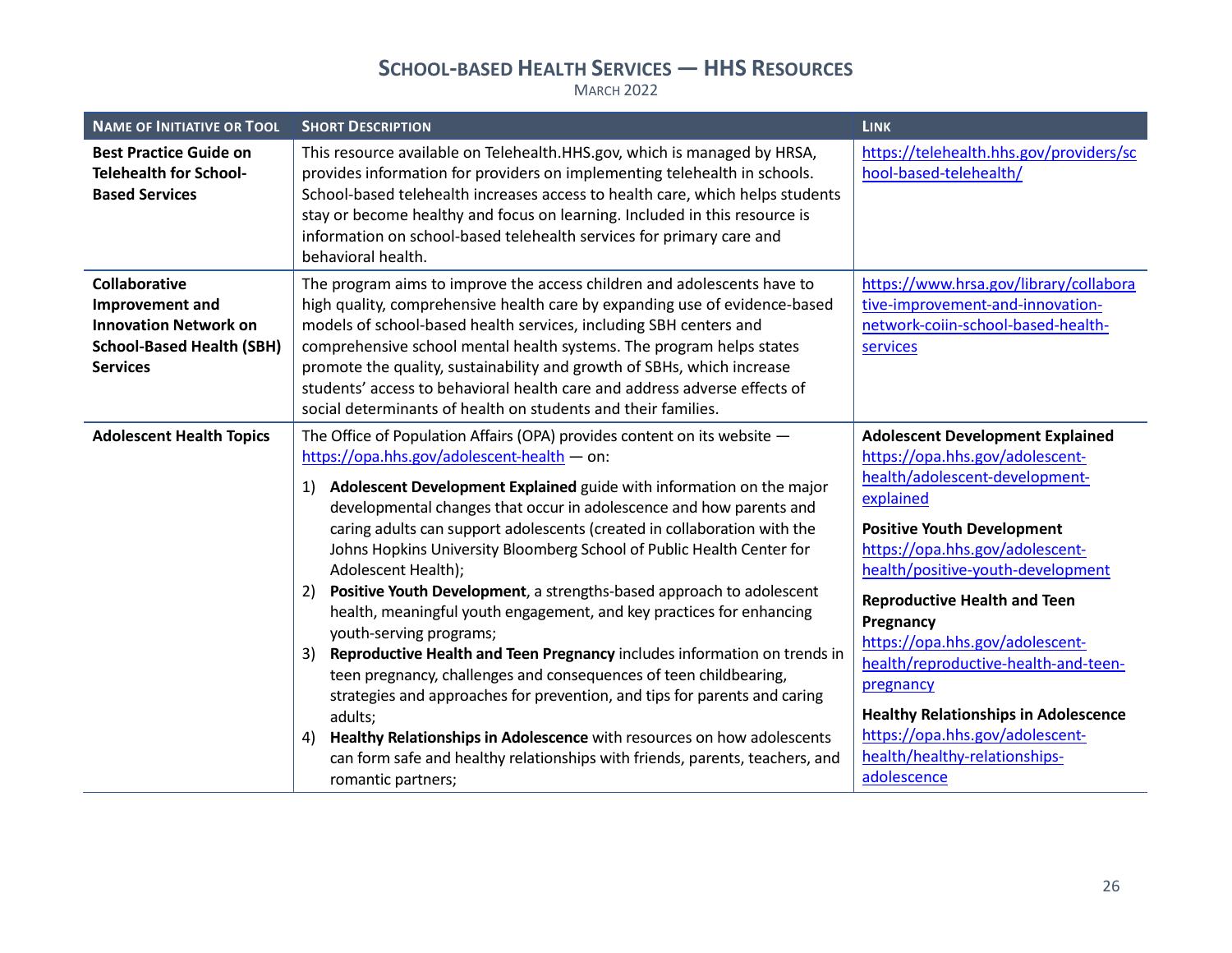| <b>NAME OF INITIATIVE OR TOOL</b>                                                                                                                | <b>SHORT DESCRIPTION</b>                                                                                                                                                                                                                                                                                                                                                                                                                                                                                                                                                                                                                                                                                                                                   | <b>LINK</b>                                                                                                                                                                                                                                                                                                                                                                                                                                                                     |  |  |
|--------------------------------------------------------------------------------------------------------------------------------------------------|------------------------------------------------------------------------------------------------------------------------------------------------------------------------------------------------------------------------------------------------------------------------------------------------------------------------------------------------------------------------------------------------------------------------------------------------------------------------------------------------------------------------------------------------------------------------------------------------------------------------------------------------------------------------------------------------------------------------------------------------------------|---------------------------------------------------------------------------------------------------------------------------------------------------------------------------------------------------------------------------------------------------------------------------------------------------------------------------------------------------------------------------------------------------------------------------------------------------------------------------------|--|--|
|                                                                                                                                                  | Mental Health for Adolescents with information on mental health warning<br>5)<br>signs and disorders among adolescents, disparities in access to mental<br>health services, and treatment resources;<br>Substance Use in Adolescence with information and resources about<br>6)<br>adolescent substance abuse and how to prevent it;<br>Physical Health in Developing Adolescents with information on the<br>7)<br>importance of clinical preventive services, how adolescents can be involved<br>in their healthcare, and healthy behaviors for adolescents; and<br>Adolescent Health Facts, with facts sheets on different health topics based<br>8)<br>on available federal data for adolescents in each state as well as select<br>island territories. | <b>Mental Health for Adolescents</b><br>https://opa.hhs.gov/adolescent-<br>health/mental-health-adolescents<br>Substance Use in Adolescence<br>https://opa.hhs.gov/adolescent-<br>health/substance-use-adolescence<br><b>Physical Health in Developing</b><br><b>Adolescents</b><br>https://opa.hhs.gov/adolescent-<br>health/physical-health-developing-<br>adolescents<br><b>Adolescent Health Facts</b><br>https://opa.hhs.gov/adolescent-<br>health/adolescent-health-facts |  |  |
| <b>HEALTH COVERAGE</b>                                                                                                                           |                                                                                                                                                                                                                                                                                                                                                                                                                                                                                                                                                                                                                                                                                                                                                            |                                                                                                                                                                                                                                                                                                                                                                                                                                                                                 |  |  |
| <b>State Medicaid and CHIP</b><br><b>Telehealth Tool Kit</b>                                                                                     | Identifies policy topics that states should address to facilitate widespread<br>adoption of telehealth services. The Centers for Medicare and Medicaid<br>Services (CMS) has issued this updated toolkit to help states identify policies<br>that may impede the rapid deployment of telehealth, to help ensure that<br>Americans (e.g., students) can access the health care services they need<br>through electronic and virtual means, minimizing travel to healthcare facilities<br>and supporting efforts to limit community spread of the virus.                                                                                                                                                                                                     | https://www.medicaid.gov/medicaid/b<br>enefits/downloads/medicaid-chip-<br>telehealth-toolkit.pdf                                                                                                                                                                                                                                                                                                                                                                               |  |  |
| <b>Medicare Telemedicine</b><br><b>Health Care Provider Fact</b><br><b>Sheet: Medicare Coverage</b><br>and Payment of Virtual<br><b>Services</b> | Offers information from the Centers for Medicare & Medicaid Services (CMS)<br>on broadened access to Medicare telehealth services in response to<br>COVID-19.                                                                                                                                                                                                                                                                                                                                                                                                                                                                                                                                                                                              | https://www.samhsa.gov/sites/default/<br>files/medicare-telemedicine-health-<br>care-fact-sheet.pdf                                                                                                                                                                                                                                                                                                                                                                             |  |  |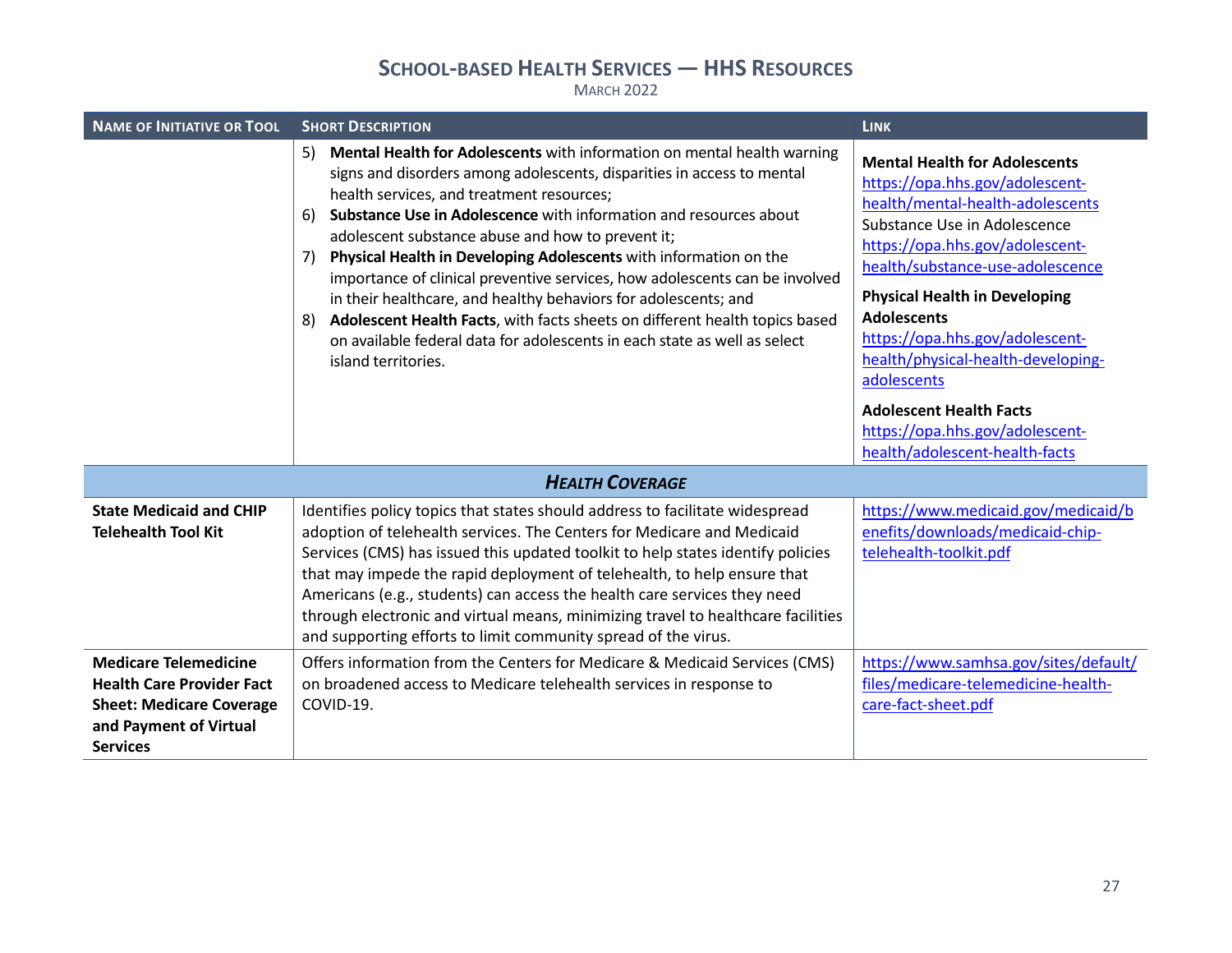| <b>NAME OF INITIATIVE OR TOOL</b>                                                                                                   | <b>SHORT DESCRIPTION</b>                                                                                                                                                                                                                                                                                                                                                                                                                                                                                                                                                                                                                                                                                                                                                                                                                                                                                                                                                                                                                                                        | <b>LINK</b>                                                                                                                                    |
|-------------------------------------------------------------------------------------------------------------------------------------|---------------------------------------------------------------------------------------------------------------------------------------------------------------------------------------------------------------------------------------------------------------------------------------------------------------------------------------------------------------------------------------------------------------------------------------------------------------------------------------------------------------------------------------------------------------------------------------------------------------------------------------------------------------------------------------------------------------------------------------------------------------------------------------------------------------------------------------------------------------------------------------------------------------------------------------------------------------------------------------------------------------------------------------------------------------------------------|------------------------------------------------------------------------------------------------------------------------------------------------|
| <b>General Provider</b><br><b>Telehealth and</b><br><b>Telemedicine Tool Kit</b>                                                    | Contains resources from Centers for Medicare and Medicaid Services (CMS)<br>related to telehealth and telemedicine, including waiver information related<br>to COVID-19, as well as general policy and set-up/implementation guidance<br>from CMS.                                                                                                                                                                                                                                                                                                                                                                                                                                                                                                                                                                                                                                                                                                                                                                                                                              | https://www.cms.gov/files/document/g<br>eneral-telemedicine-toolkit.pdf                                                                        |
| <b>Overview of Medicaid</b><br><b>Payment for Services</b><br><b>Provided without Charge</b><br>(Free Care)                         | Indicates the requirements for Medicaid reimbursement of covered services<br>provided in schools; clarifies that Medicaid covered services do not need to<br>be authorized in an IEP or IFSP to be reimbursed.                                                                                                                                                                                                                                                                                                                                                                                                                                                                                                                                                                                                                                                                                                                                                                                                                                                                  | https://www.medicaid.gov/federal-<br>policy-guidance/downloads/smd-<br>medicaid-payment-for-services-<br>provided-without-charge-free-care.pdf |
| <b>Connecting Kids to</b><br><b>Coverage (CKC) National</b><br><b>Campaign Back-to-School</b><br><b>Initiative</b>                  | The CKC National Campaign has a Back-to-School Initiatives page that<br>compiles a number of resources to aid schools and other partners with<br>outreach and enrollment activities aimed at enrolling and retaining eligible<br>children in Medicaid and CHIP. Resources include the following:<br>Back-to-School Toolkit; 10 Things Schools Can Do tip sheet; customizable<br>school-themed palmcards and posters to promote enrollment; digital videos<br>to remind parents and caregivers about key benefits available through<br>Medicaid and CHIP; sample social media posts; school-themed Facebook and<br>Twitter images for social media outreach; and back-to-school themed<br>newsletter templates, a ready-made article, and public service announcement<br>scripts. During the back-to-school season, the Campaign also annually<br>conducts a back-to-School themed webinar for partner organizations, issues<br>an e-newsletter to promote relevant resources, and conducts a radio media<br>tour that focused on markets with high rates of uninsured children. | https://www.insurekidsnow.gov/campa<br>ign-information/index.html                                                                              |
| <b>EPSDT Strategy Guides to</b><br><b>Support States with the</b><br><b>Medicaid Benefit for</b><br><b>Children and Adolescents</b> | Four publications addressing mechanisms through which to implement<br>EPSDT-mandated services, including in school settings.                                                                                                                                                                                                                                                                                                                                                                                                                                                                                                                                                                                                                                                                                                                                                                                                                                                                                                                                                    | https://www.hhs.gov/guidance/docum<br>ent/epsdt-guide-states-coverage-<br>medicaid-benefit-children-and-<br>adolescents                        |
| <b>CHIP Health Services</b><br><b>Initiatives</b>                                                                                   | States have the option under title XXI to develop a state-designed Health<br>Services Initiatives (HSI) to improve the health of low-income children. Both<br>direct services and public health initiatives are permitted, but the initiative<br>must improve the health of low-income children. States have used CHIP HSIs<br>to fund school-based health services and other school programming that<br>improve the health of children. Issued FAQs on HSIs in 2017.                                                                                                                                                                                                                                                                                                                                                                                                                                                                                                                                                                                                           | https://www.healthcare.gov/medicaid-<br>chip/childrens-health-insurance-<br>program/                                                           |